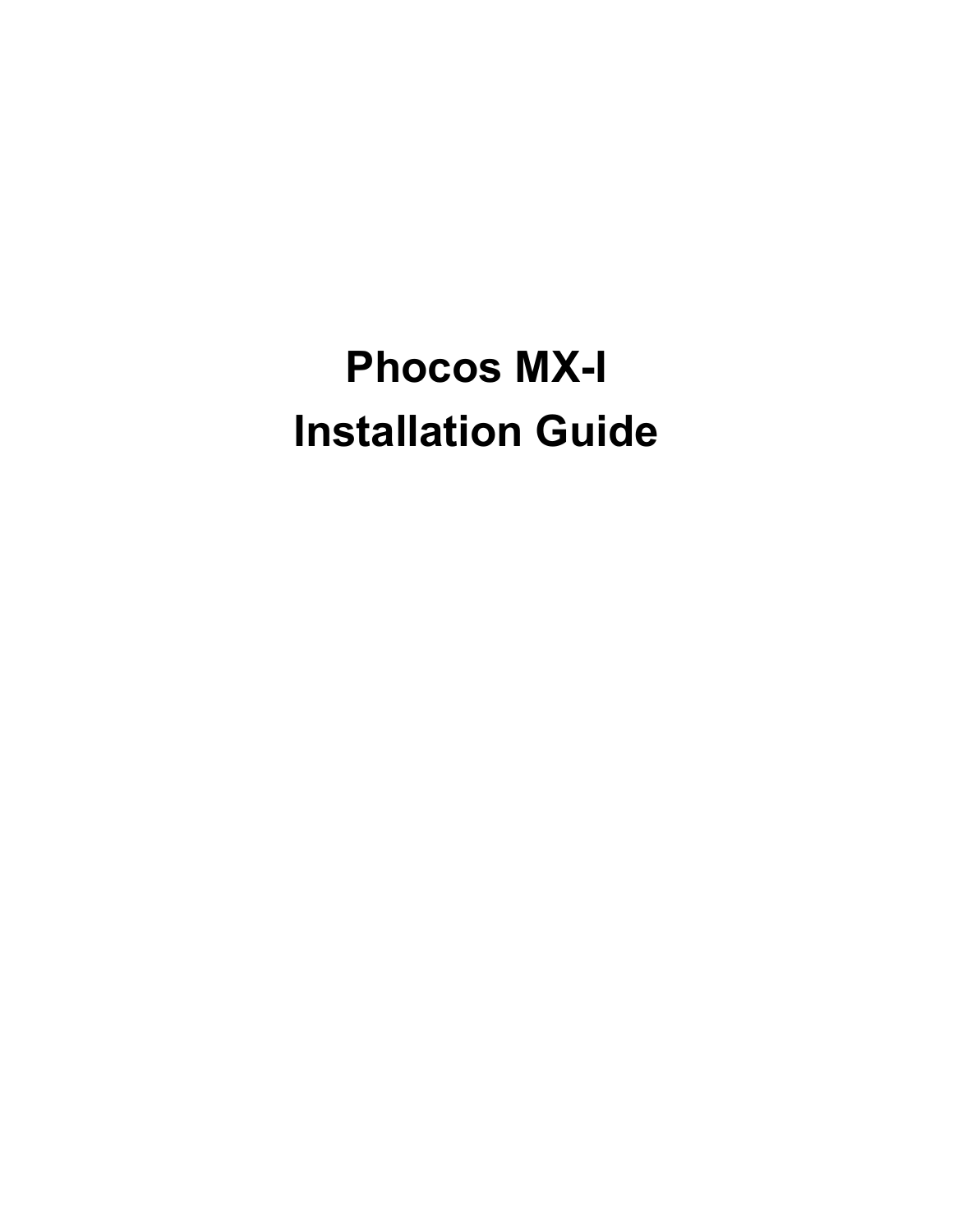

# **Content**

| .25 |
|-----|
| .25 |
|     |
|     |
| .31 |
|     |
|     |
|     |
|     |
|     |
|     |
|     |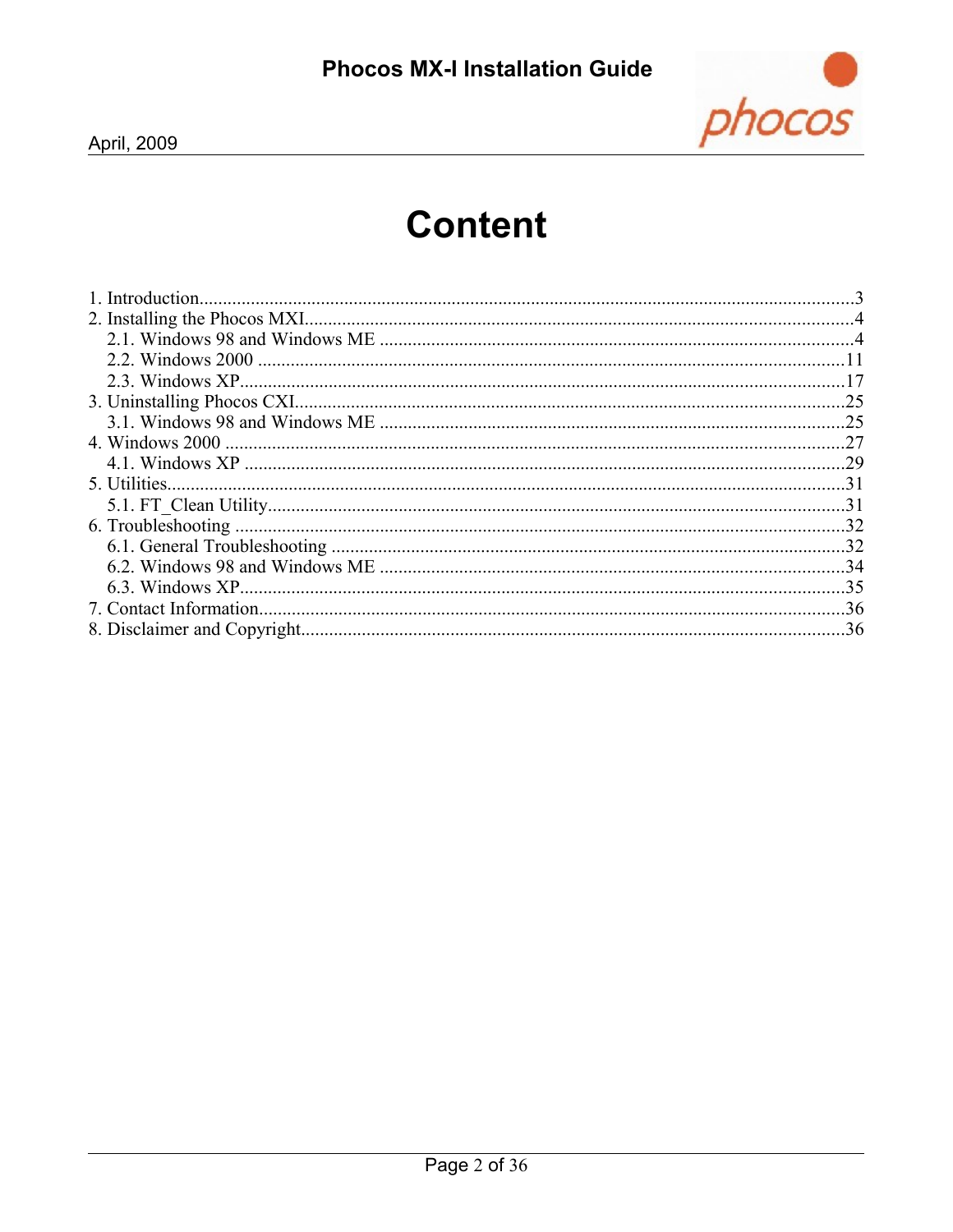# **1. Introduction**

The purpose of this document is to provide users of the Phocos MXI with a simple procedure for installing the driver for their Phocos MXI on USB-capable Windows based PC systems. Please note that Windows NT is not a USB-capable operating system, thus, Windows NT installation is not covered in this document.

In order for Windows 98 Gold Edition to be USB-capable, all relevant patches must be obtained and installed from the Microsoft website.

Download the latest available Phocos MXI driver from the Phocos web site or from your Phocos MXI driver USB stick and unzip them to a location on your PC. Use the Subdirectory "Windows\_98" if your PC is based on Windows 98 Use the Subdirectory "Windows\_Me" if your PC is based on Windows Me Use the Subdirectory "Windows\_2000" if your PC is based on Windows 2000 Use the Subdirectory "Windows\_XP" if your PC is based on Windows XP

Please be sure that older installations of the drivers have been removed from the PC before the new drivers are installed. If older driver installations are not removed, the new drivers will be corrupted.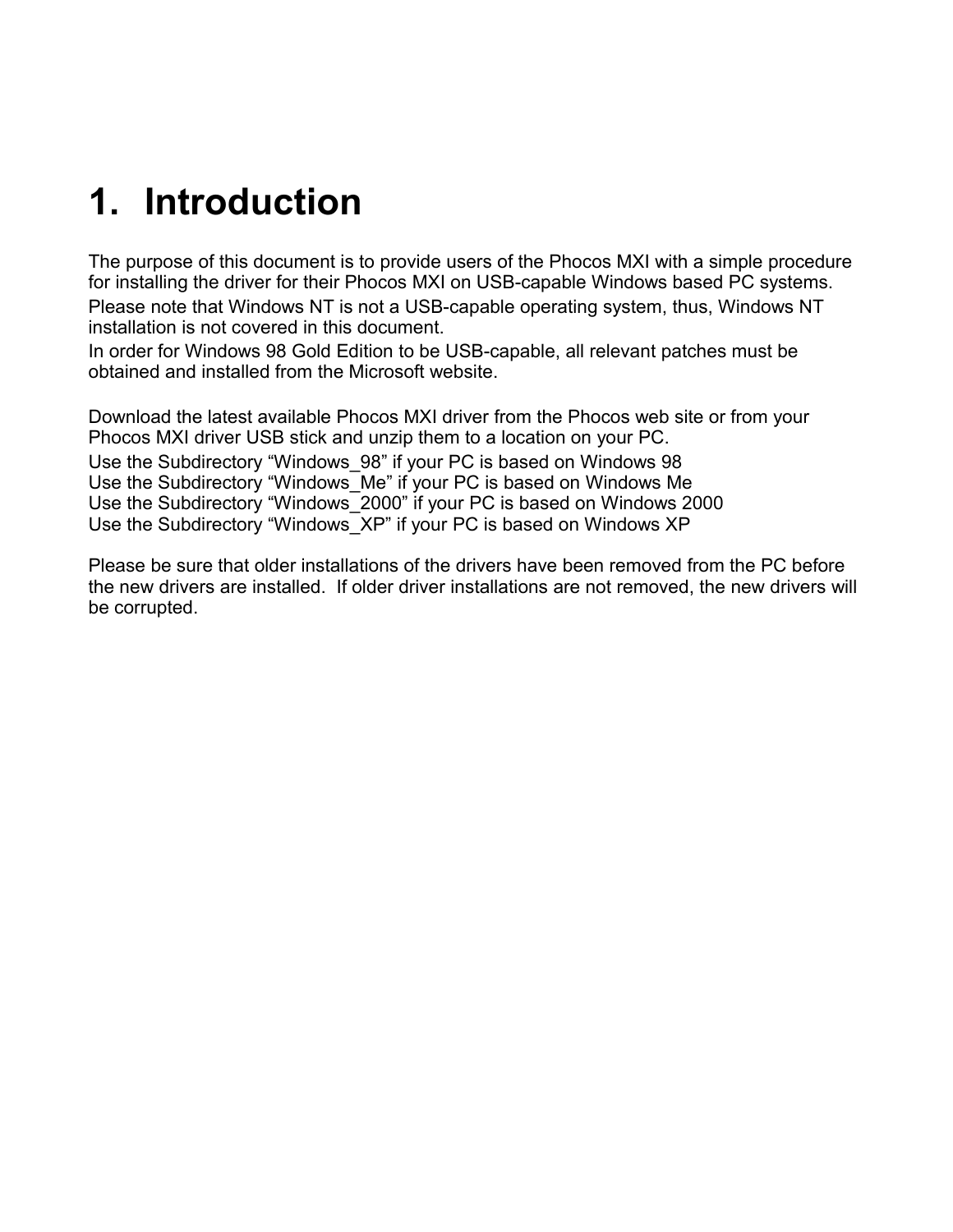# <span id="page-3-0"></span>**2. Installing the Phocos MXI**

The driver type is the virtual COM port (VCP) driver. The VCP drivers emulate a standard PC COM port. These can be communicated in the same manner as any other COM port on the PC.

# **2.1. Windows 98 and Windows ME**

Under Windows 98, the 'Found New Hardware Wizard' should be used to install the device when it is connected to the PC for the first time. Attempting other methods may corrupt the driver installation and result in the device becoming unusable with the installation PC. Please note that if Windows 98 Gold Edition is being used, you must have all the latest patches from the Microsoft website installed for the system to be USB compatible.

- If a device of the same type has been previously installed on your machine and the drivers that are about to be installed are different from those already installed, the original drivers need to be uninstalled. Please refer to the [Uninstalling Phocos MXI](#page-24-0) section of this document for further details of this procedure.
- Download the latest available "Windows 98" / "Windows ME" Phocos MXI driver from the Phocos web site or from your Phocos MXI driver USB stick and unzip them to a location on your PC. (e.g. C:/Phocos MXI)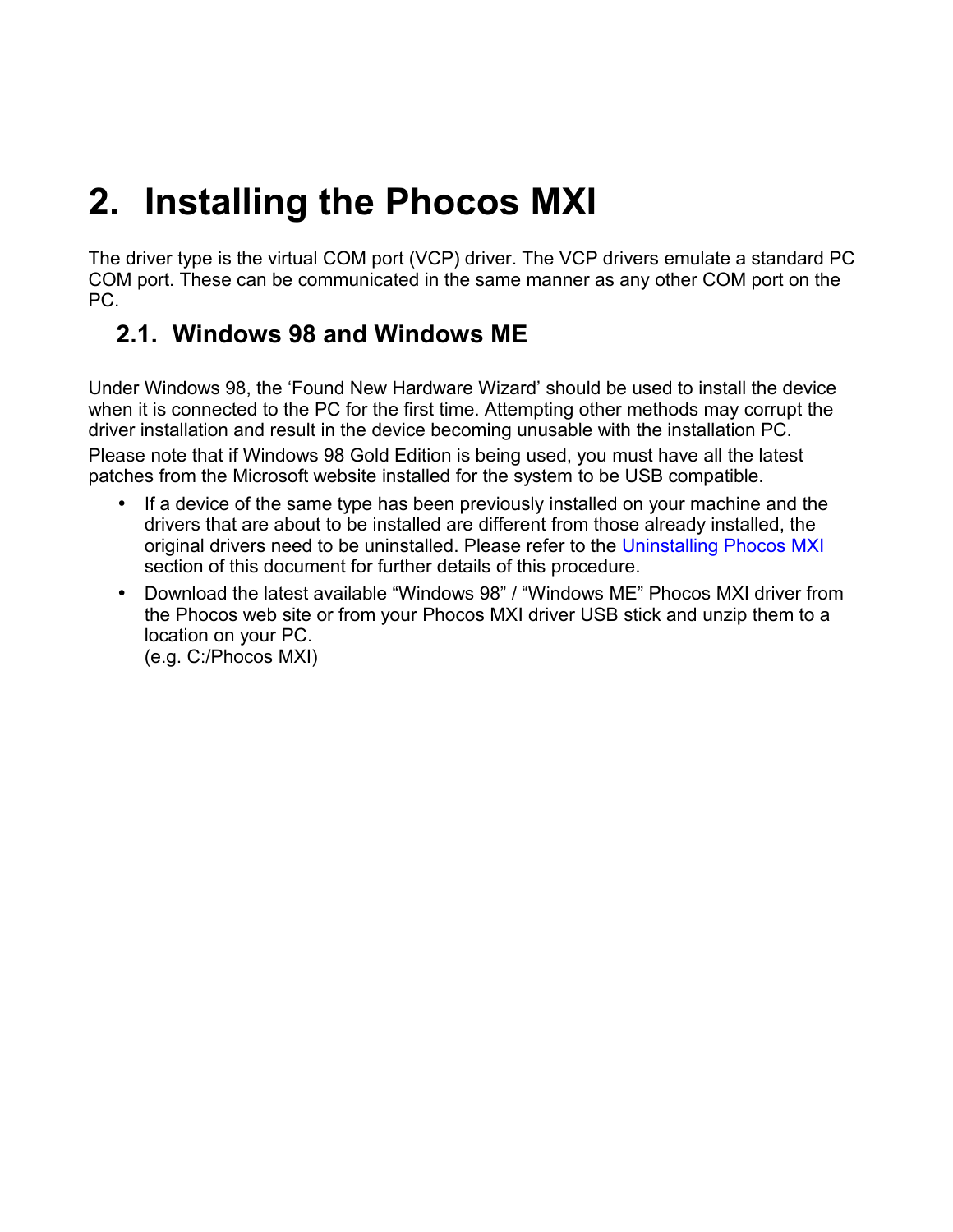• Connect the device to any open USB port on your PC. This will launch the Windows Add New Hardware Wizard. Windows may display a message reading "Building driver database" at this point. This message may take a few minutes to pass. Click "Next" to proceed with the installation.

| <b>Add New Hardware Wizard</b> |                                                                                                                                            |
|--------------------------------|--------------------------------------------------------------------------------------------------------------------------------------------|
|                                | Windows driver file search for the device:                                                                                                 |
|                                | Phocos CX-I V1.0                                                                                                                           |
|                                | Windows is now ready to install the best driver for this<br>device. Click Back to select a different driver, or click Next<br>to continue. |
|                                | Location of driver:                                                                                                                        |
|                                | C:\PhocosDriver\FTDIBUS.INF                                                                                                                |
|                                |                                                                                                                                            |
|                                | Cancel<br>< <u>B</u> ack                                                                                                                   |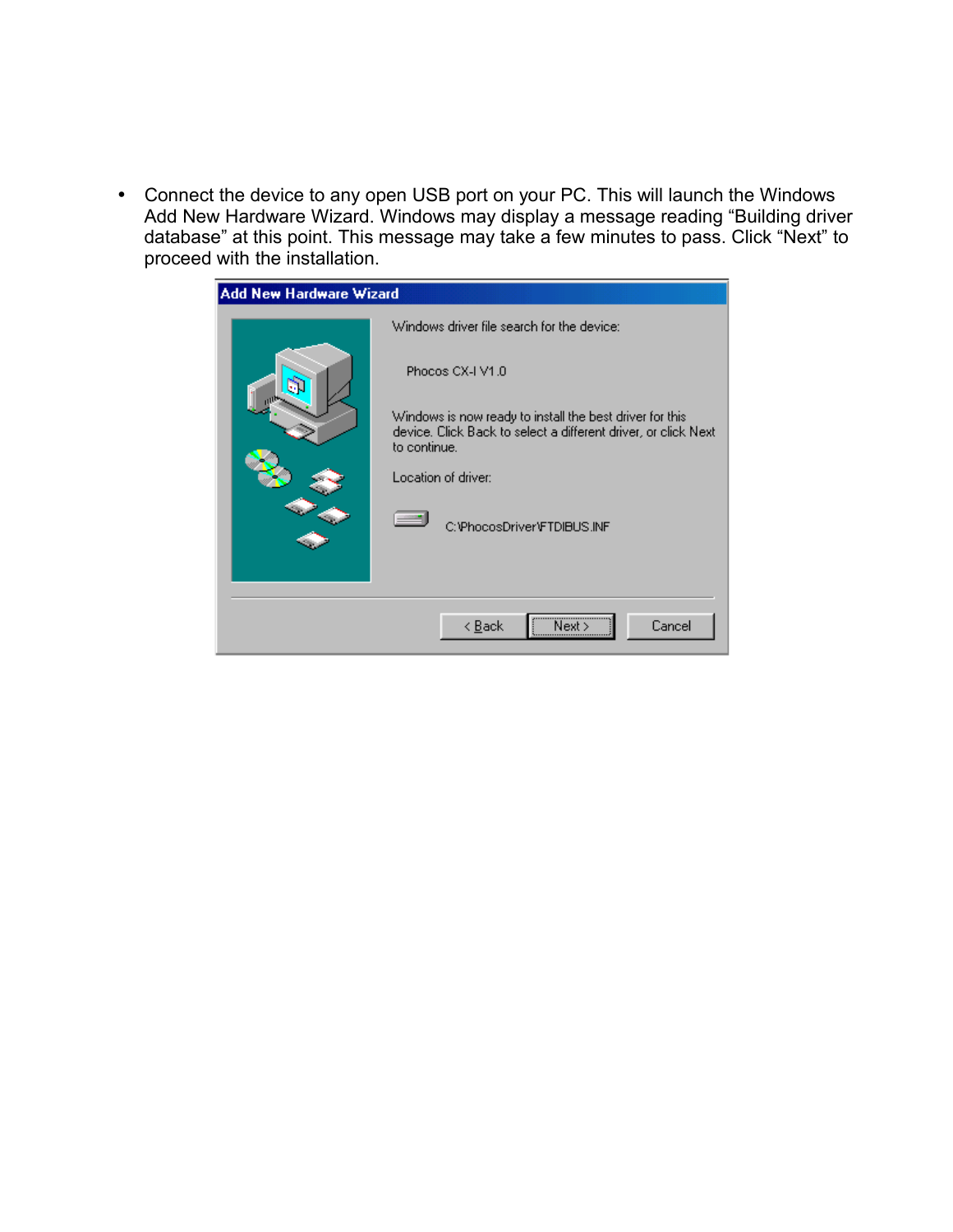

• Select "Search for the best driver for your device. (Recommended)." as shown below and then click "Next".

| <b>Add New Hardware Wizard</b> |                                                                                                                                                                                                             |  |
|--------------------------------|-------------------------------------------------------------------------------------------------------------------------------------------------------------------------------------------------------------|--|
|                                | What do you want Windows to do?<br>● Search for the best driver for your device.<br>(Recommended).<br>C Display a list of all the drivers in a specific<br>location, so you can select the driver you want. |  |
|                                | Next ><br>Cancel<br>< <u>B</u> ack                                                                                                                                                                          |  |

• Check the box next to "Specify a location" and uncheck all others as shown below. Click "Browse" and locate the driver files. Once the files have been located, click "Next" to proceed with the installation.

| Add New Hardware Wizard |                                                                                                                                                                                                                                                                                                                    |
|-------------------------|--------------------------------------------------------------------------------------------------------------------------------------------------------------------------------------------------------------------------------------------------------------------------------------------------------------------|
| a                       | Windows will search for new drivers in its driver database.<br>on your hard drive, and in any of the following selected<br>locations. Click Next to start the search.<br>$\Box$ Eloppy disk drives<br>$\Box$ CD-ROM drive<br>Microsoft Windows Update<br>$\nabla$ Specify a location:<br>C:\PhocosDriver<br>Browse |
|                         | Next ><br>Cancel<br>< <u>B</u> ack                                                                                                                                                                                                                                                                                 |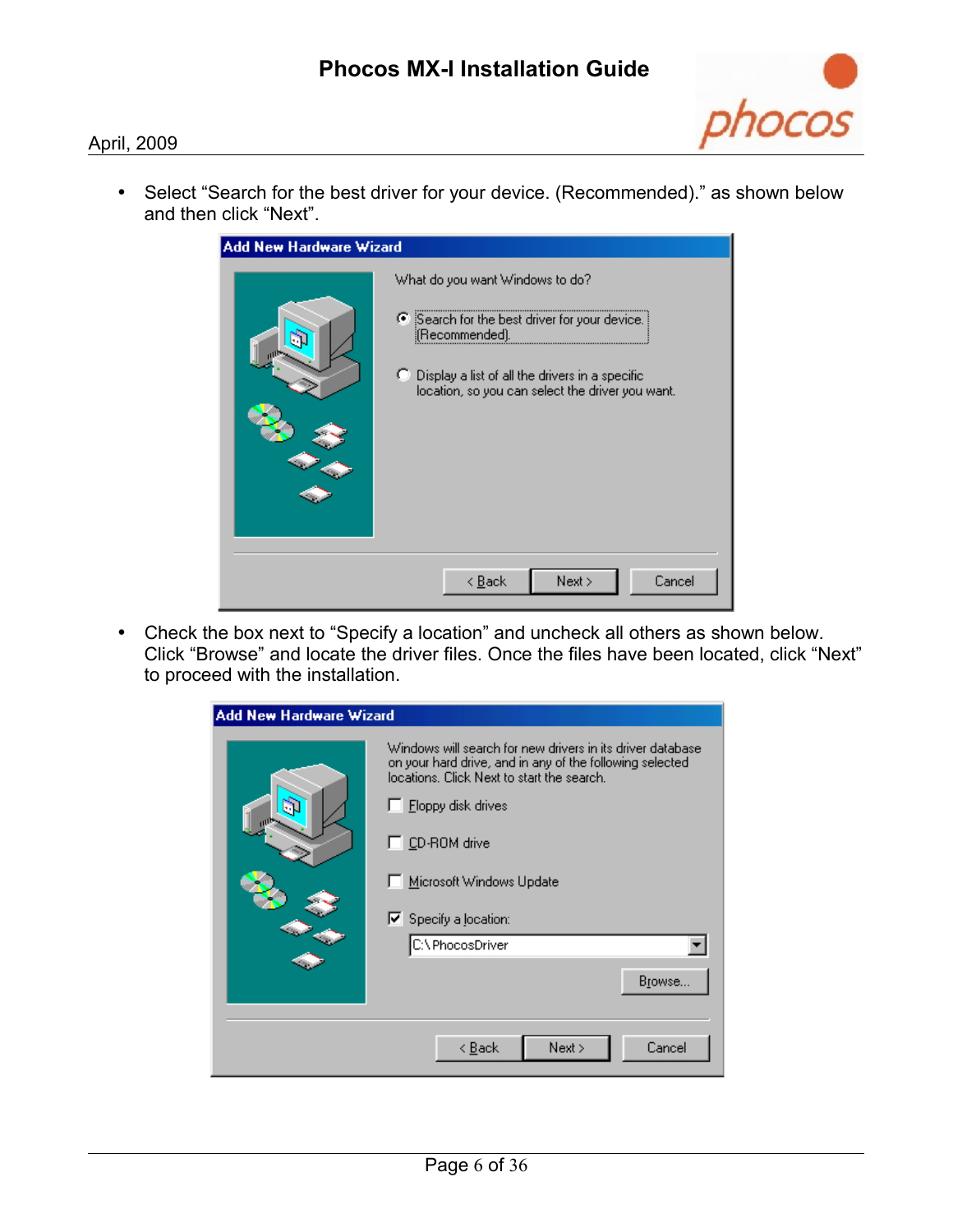

• Windows may display a message reading "Building driver database" at this point. This message may take a few minutes to pass. Once Windows has found the required files, click "Next" to install the device.

| <b>Add New Hardware Wizard</b> |                                                                                                                                            |
|--------------------------------|--------------------------------------------------------------------------------------------------------------------------------------------|
|                                | Windows driver file search for the device:                                                                                                 |
|                                | Phocos CX-I V1.0                                                                                                                           |
|                                | Windows is now ready to install the best driver for this<br>device. Click Back to select a different driver, or click Next<br>to continue. |
|                                | Location of driver:                                                                                                                        |
|                                | C:\PhocosDriver\FTDIBUS.INF                                                                                                                |
|                                |                                                                                                                                            |
|                                | Cancel<br>$\leq$ $\underline{B}$ ack                                                                                                       |

• If the driver being installed does not have Microsoft WHQL signature files (.CAT files), the wizard will request a driver disk to attempt to find them. Click "OK" on the "Insert Disk" message box.

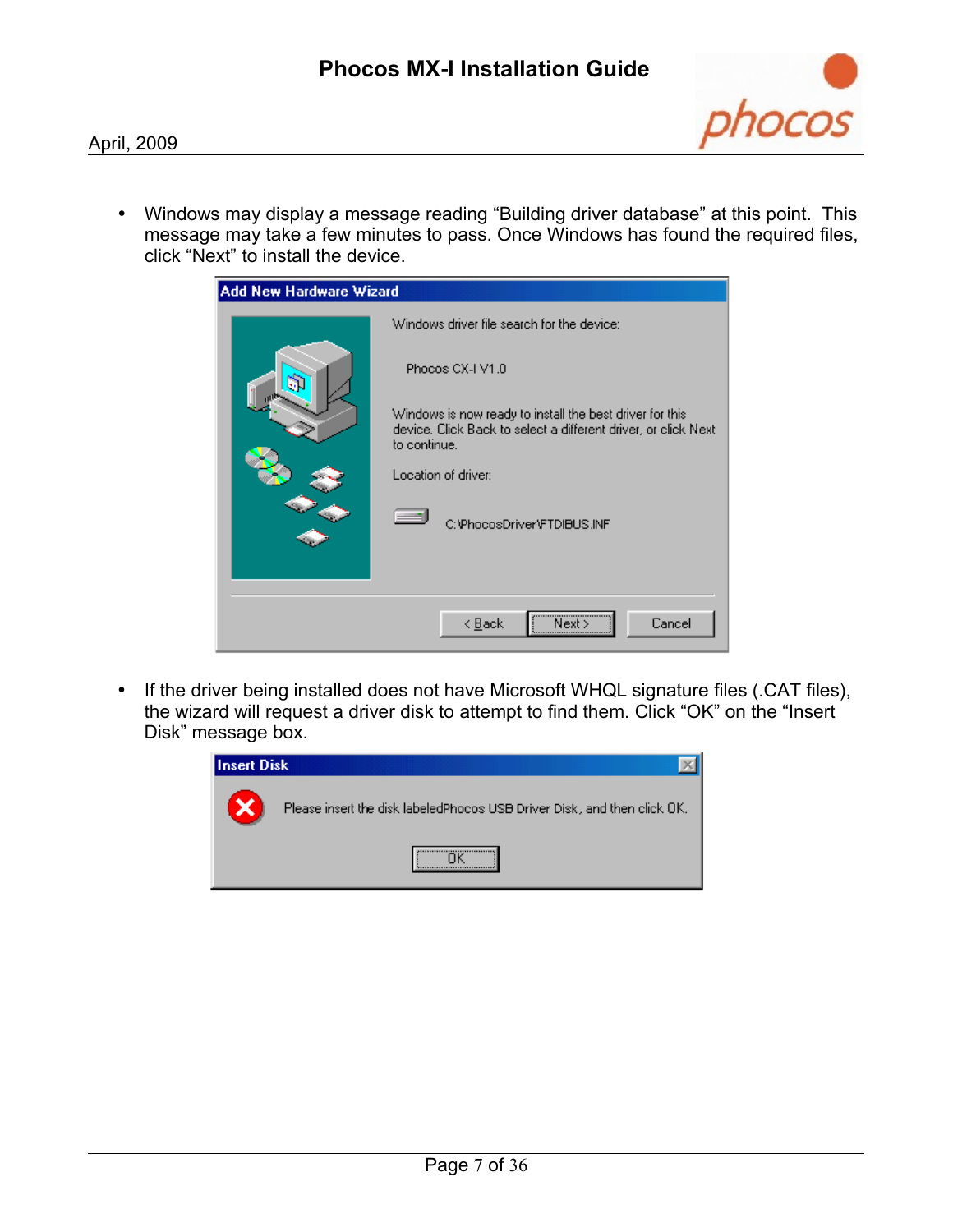

• The following window will appear to assist in locating the file. To proceed with the installation without the .CAT file, click "Skip File".

| <b>Insert Disk</b> |                                                                      |           |
|--------------------|----------------------------------------------------------------------|-----------|
|                    | The file 'ftdibus.cat' on FTDI USB Drivers<br>Disk cannot be found.  | 0K.       |
|                    | Insert FTDI USB Drivers Disk in the selected<br>drive, and click OK. | Cancel    |
|                    |                                                                      | Skip File |
|                    | Copy files from:                                                     | Details   |
|                    | <b>C:WCP Drivers</b>                                                 | Browse    |

- If the driver being installed is Microsoft WHQL certified, then the .CAT files will be located with the other driver files and should be installed automatically.
- Windows should then display a message indicating that the installation of the serial converter driver was successful. The COM port emulation driver must now be installed. Click "Finish" to complete the installation of the serial converter and proceed to the COM port emulation driver.

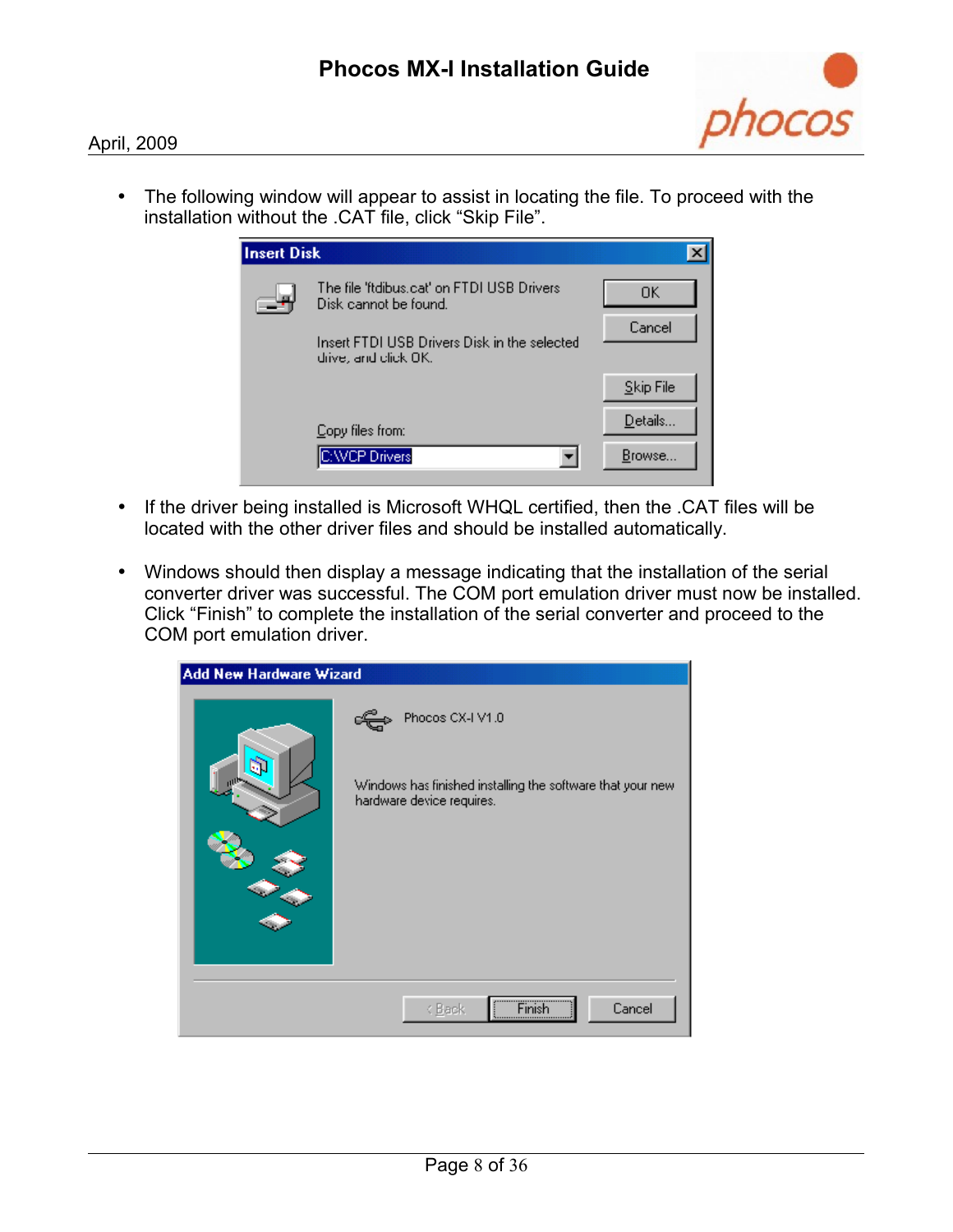

• Under Windows 98, the COM port emulation driver will be automatically installed from the same location as the serial converter driver. However, if the driver is not WHQL certified as explained above for the serial converter driver, the wizard will ask for the location of .CAT files. Click "OK" on the "Insert Disk" message box.



• The following window will appear to assist in locating the file. To proceed with the installation without the .CAT file, click "Skip File".

| <b>Insert Disk</b> |                                                                      |            |
|--------------------|----------------------------------------------------------------------|------------|
|                    | The file 'ftdiport.cat' on FTDI USB Drivers<br>Disk cannot be found. | ПK         |
|                    | Insert FTDI USB Drivers Disk in the selected<br>drive, and click OK. | Cancel     |
|                    |                                                                      | Skip File  |
|                    | Copy files from:                                                     | $D$ etails |
|                    | <b>C:WCP Drivers</b>                                                 | Browse     |

• If the driver being installed is Microsoft WHQL certified, then the .CAT files will be located with the other driver files and should be installed automatically.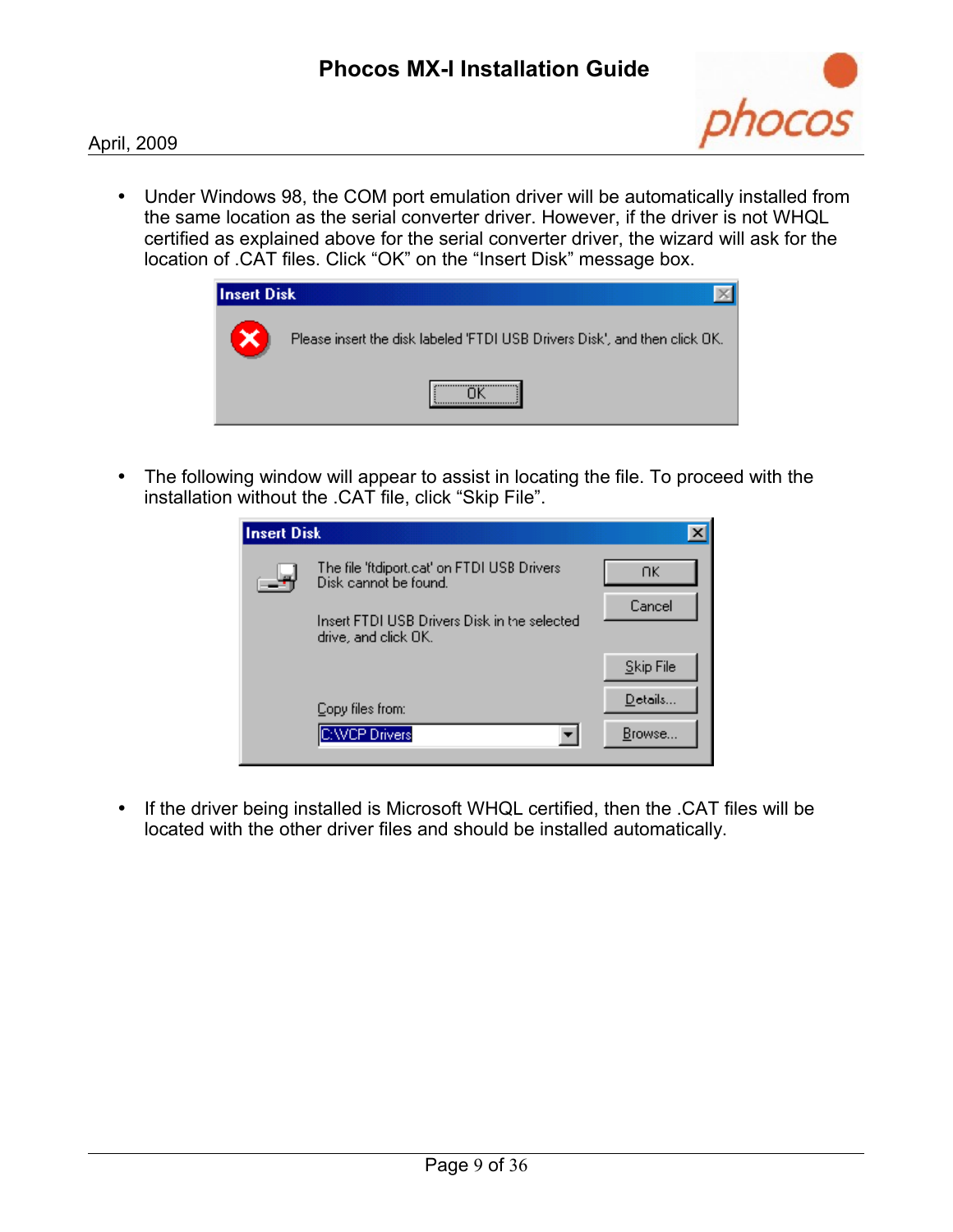

• By examining the Device Manager (located in "Start" — "Control Panel"—"System" then select the "Device Manger" tab), the device appears as an additional COM port with the label "Phocos CXI port".

| <b>System Properties</b>                                       |        |
|----------------------------------------------------------------|--------|
| Device Manager   Hardware Profiles   Performance  <br>General  |        |
|                                                                |        |
| $\bullet$ View devices by type<br>C View devices by connection |        |
| 没 Keyboard<br>+                                                |        |
| Modem<br>田                                                     |        |
| Monitors<br>$\overline{+}$                                     |        |
| Mouse<br>$\overline{+}$                                        |        |
| MultilOController<br>ஈ                                         |        |
| <b>團 Network adapters</b><br>曱                                 |        |
| 白… Jy Ports (COM & LPT)                                        |        |
| Communications Port (COM1)                                     |        |
| $\mathcal Y$ PCI ECP/EPP Port (LPT1)<br>PCI Serial Port (COM2) |        |
| PCI Serial Port (COM3)                                         |        |
| $\mathcal Y$ Phocos CX-I Port (COM4)                           |        |
| Sound, video and game controllers<br>$\overline{+}$            |        |
| System devices<br>$\overline{+}$                               |        |
| Universal Serial Bus controllers<br>$\overline{+}$             |        |
| <del>ද</del> ු Phocos CX-I V1.0                                |        |
|                                                                |        |
| Refresh<br>Properties<br>Remove<br>Print                       |        |
|                                                                |        |
|                                                                |        |
| OK                                                             | Cancel |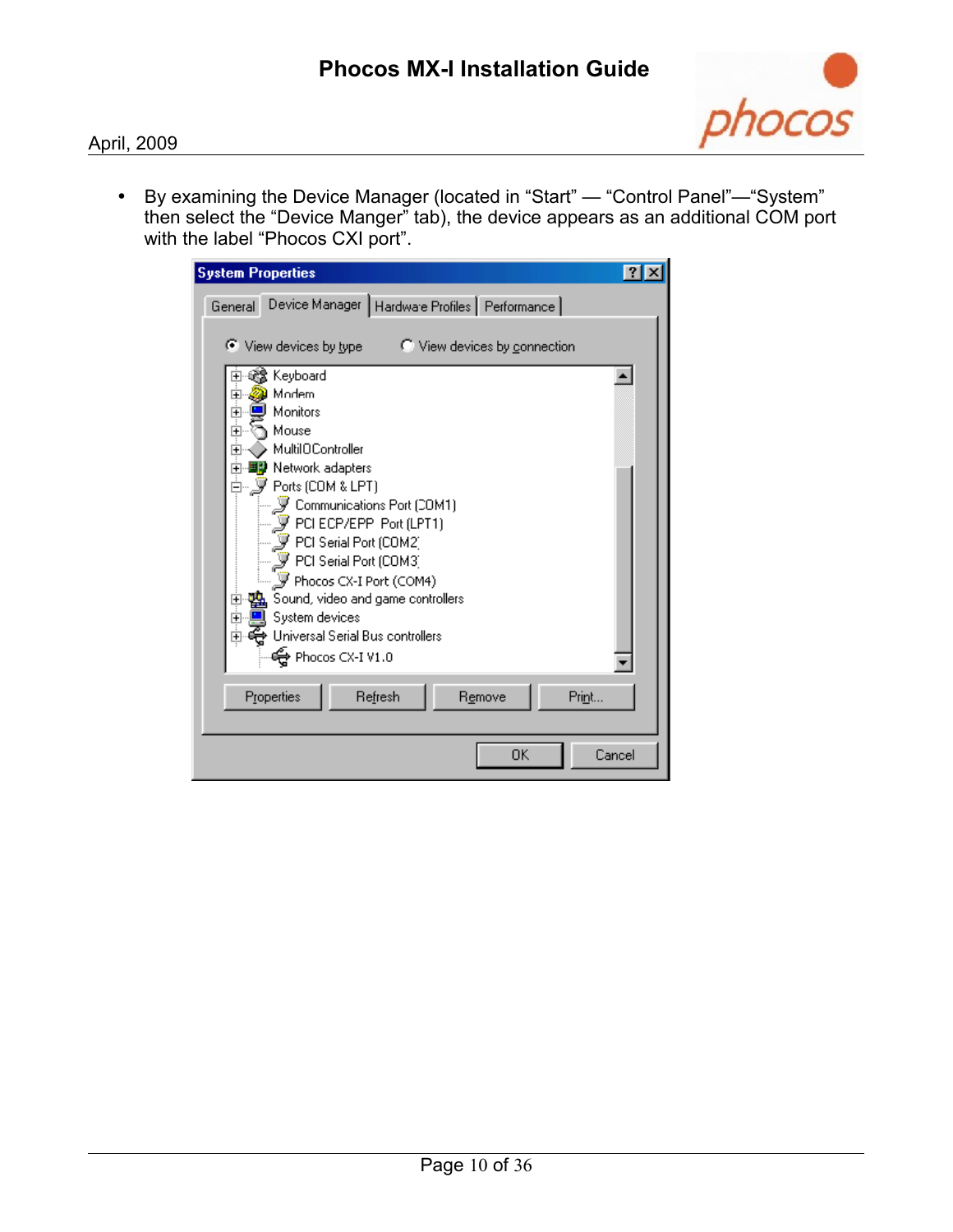

## **2.2. Windows 2000**

If you are using Windows 2000, the Found New Hardware Wizard should be used to install devices when they are connected to the PC for the first time.

Attempting other methods for installing VCP drivers may corrupt driver installation and result in the device becoming unusable with the installation PC.

- If a device of the same type has been installed on your machine before and the drivers that are about to be installed are different from those installed already, the original drivers need to be uninstalled. Please refer to the **Uninstalling Phocos MXI** section of this document for further details of this procedure.
- Download the latest available "Windows 2000" Phocos MXI driver from the Phocos web site or from your Phocos MXI driver USB stick and unzip them to a location on your PC.

(e.g. C:\Phocos MXI)

• Connect the device to any open USB port on your PC. This will launch the Windows Found New Hardware Wizard. Click "Next" to proceed with the installation.

| <b>Found New Hardware Wizard</b> |                                                                                                                                                    |  |
|----------------------------------|----------------------------------------------------------------------------------------------------------------------------------------------------|--|
|                                  | Welcome to the Found New<br>Hardware Wizard<br>This wizard helps you install a device driver for a<br>hardware device.<br>To continue, click Next. |  |
|                                  | Next<br>Cancel<br>< Back                                                                                                                           |  |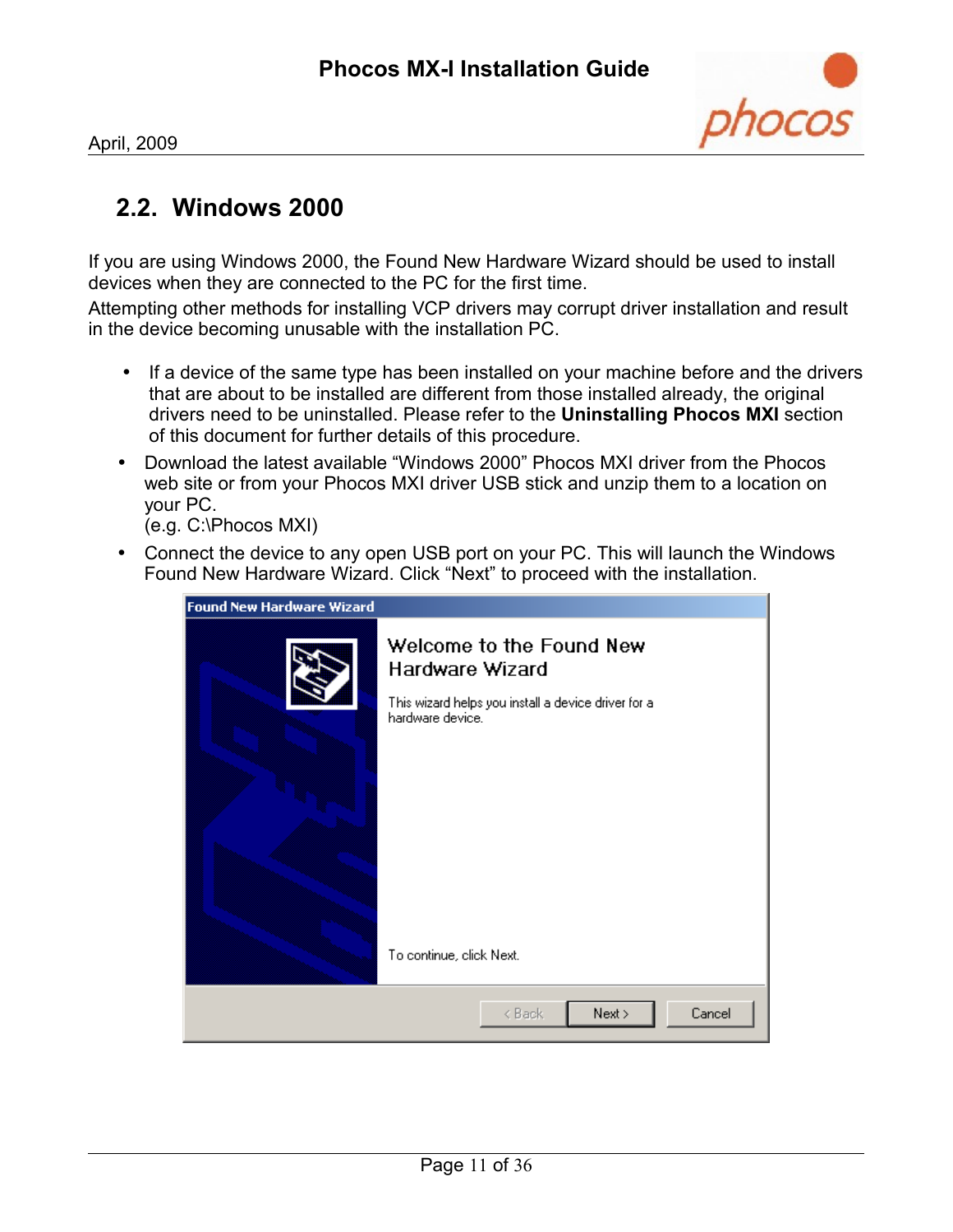

• Select "Search for a suitable driver for my device (recommended)" as shown below and then click "Next"

| <b>Found New Hardware Wizard</b>                                                                                                                                                                |
|-------------------------------------------------------------------------------------------------------------------------------------------------------------------------------------------------|
| Install Hardware Device Drivers<br>A device driver is a software program that enables a hardware device to work with<br>an operating system.                                                    |
| This wizard will complete the installation for this device:                                                                                                                                     |
| Phocos CX-I V1.0                                                                                                                                                                                |
| A device driver is a software program that makes a hardware device work. Windows<br>needs driver files for your new device. To locate driver files and complete the<br>installation click Next. |
| What do you want the wizard to do?                                                                                                                                                              |
| Search for a suitable driver for my device (recommended)                                                                                                                                        |
| ○ Display a list of the known drivers for this device so that I can choose a specific<br>driver                                                                                                 |
|                                                                                                                                                                                                 |
| Cancel<br>k Back<br>Next >                                                                                                                                                                      |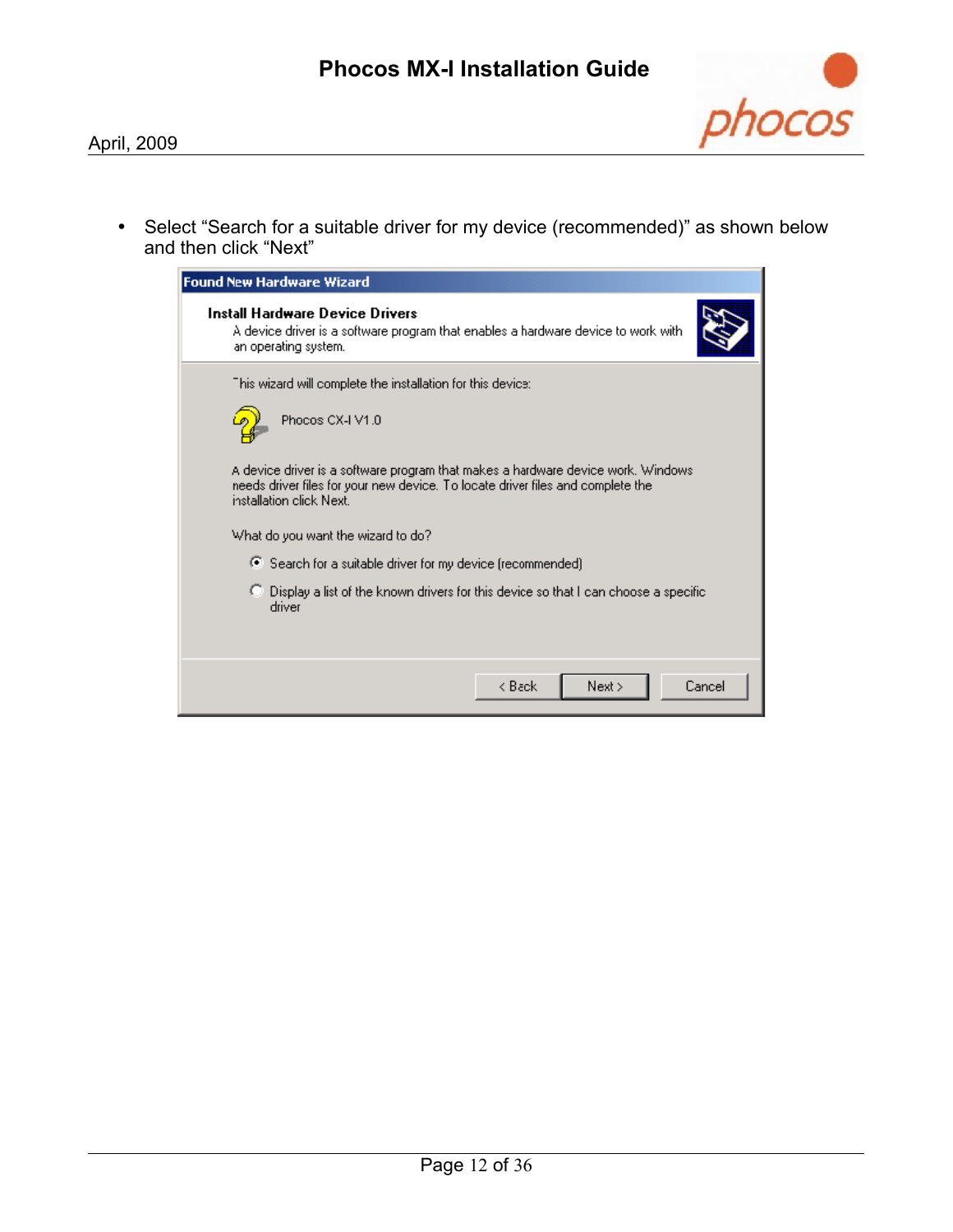

• Check the box next to "Specify a location" and uncheck all others as shown below.

| <b>Found New Hardware Wizard</b>                                                                                                                            |
|-------------------------------------------------------------------------------------------------------------------------------------------------------------|
| <b>Locate Driver Files</b><br>Where do you want Windows to search for driver files?                                                                         |
| Search for driver files for the following hardware device:                                                                                                  |
| USB <-> Serial Cable                                                                                                                                        |
| The wizard searches for suitable drivers in its driver database on your computer and in<br>any of the following optional search locations that you specify. |
| To start the search, click Next. If you are searching on a floppy disk or CD-ROM drive, "<br>insert the floppy disk or CD before clicking Next.             |
| Optional search locations:                                                                                                                                  |
| Floppy disk drives                                                                                                                                          |
| <b>CD-ROM</b> drives                                                                                                                                        |
| $\nabla$ Specify a location                                                                                                                                 |
| Microsoft Windows Update                                                                                                                                    |
| Cancel<br>k Back<br>Next                                                                                                                                    |

Click "Next" displays a dialog box for you to enter to the location of the drivers.

| <b>Found New Hardware Wizard</b>                                                           |              | × |
|--------------------------------------------------------------------------------------------|--------------|---|
| Insert the manufacturer's installation disk into the drive<br>selected, and then click OK. | 0K<br>Cancel |   |
| Copy manufacturer's files from:<br>C.                                                      | Browse       |   |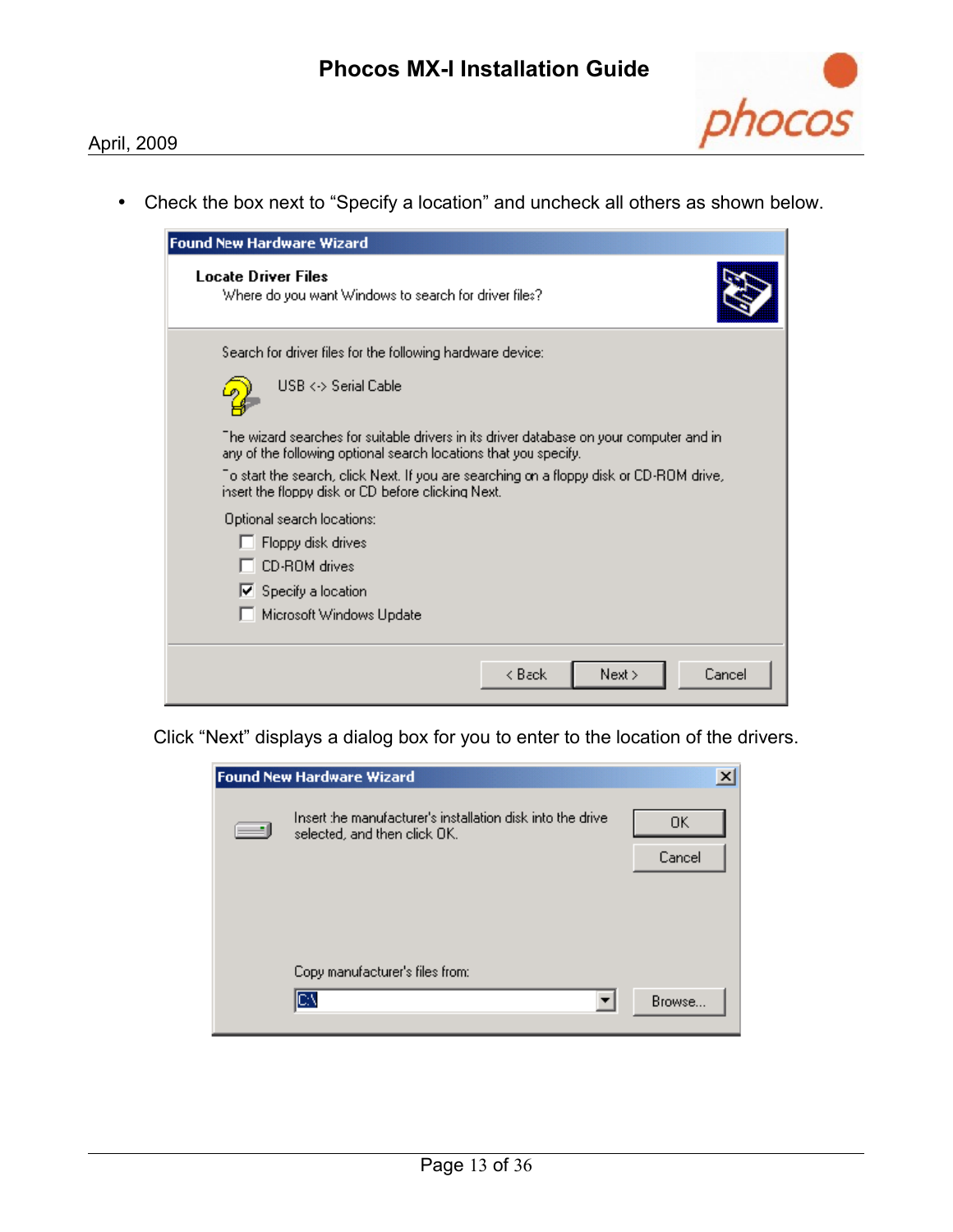

• Once Windows has found the required driver .INF file, click "Next" to proceed.

| <b>Found New Hardware Wizard</b>                                                                                   |
|--------------------------------------------------------------------------------------------------------------------|
| <b>Driver Files Search Results</b><br>The wizard has finished searching for driver files for your hardware device. |
| The wizard found a driver for the following device:<br>Phocos CX-I V1.0                                            |
| Windows found a driver for this device. To install the driver Windows found, click Next.                           |
| C:\PhocosDriver\FTDIBUS.INF                                                                                        |
|                                                                                                                    |
| Cancel<br>< Back<br>Next >                                                                                         |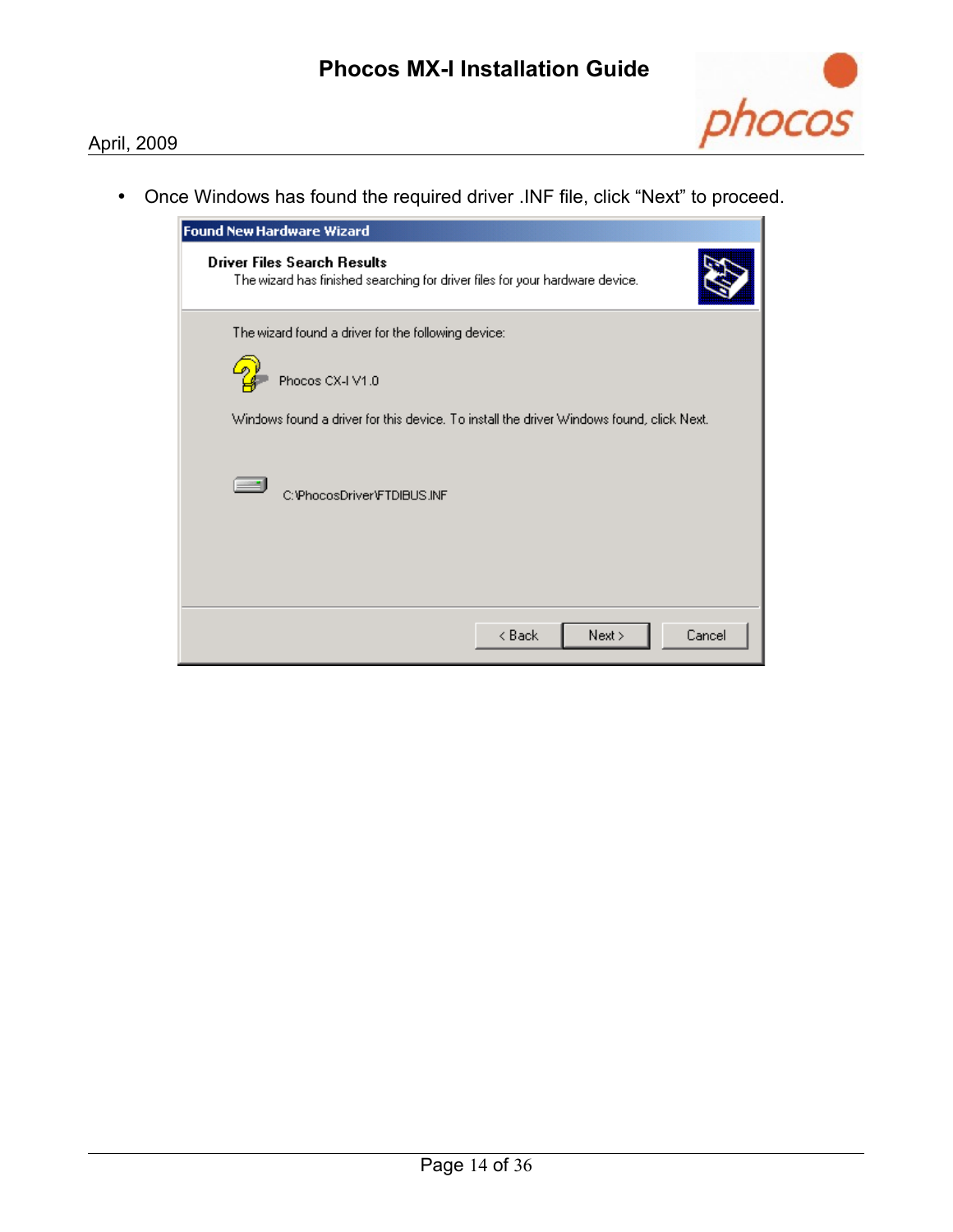

• Windows should then display a message indicating that the installation was successful. Click "Finish" to complete the installation. This has installed the serial converter. The COM port emulation driver must be installed after this has completed.



• After clicking "Finish", the Found New Hardware Wizard will continue by installing the COM port emulation driver. The procedure is the same as that above for installing the serial converter driver.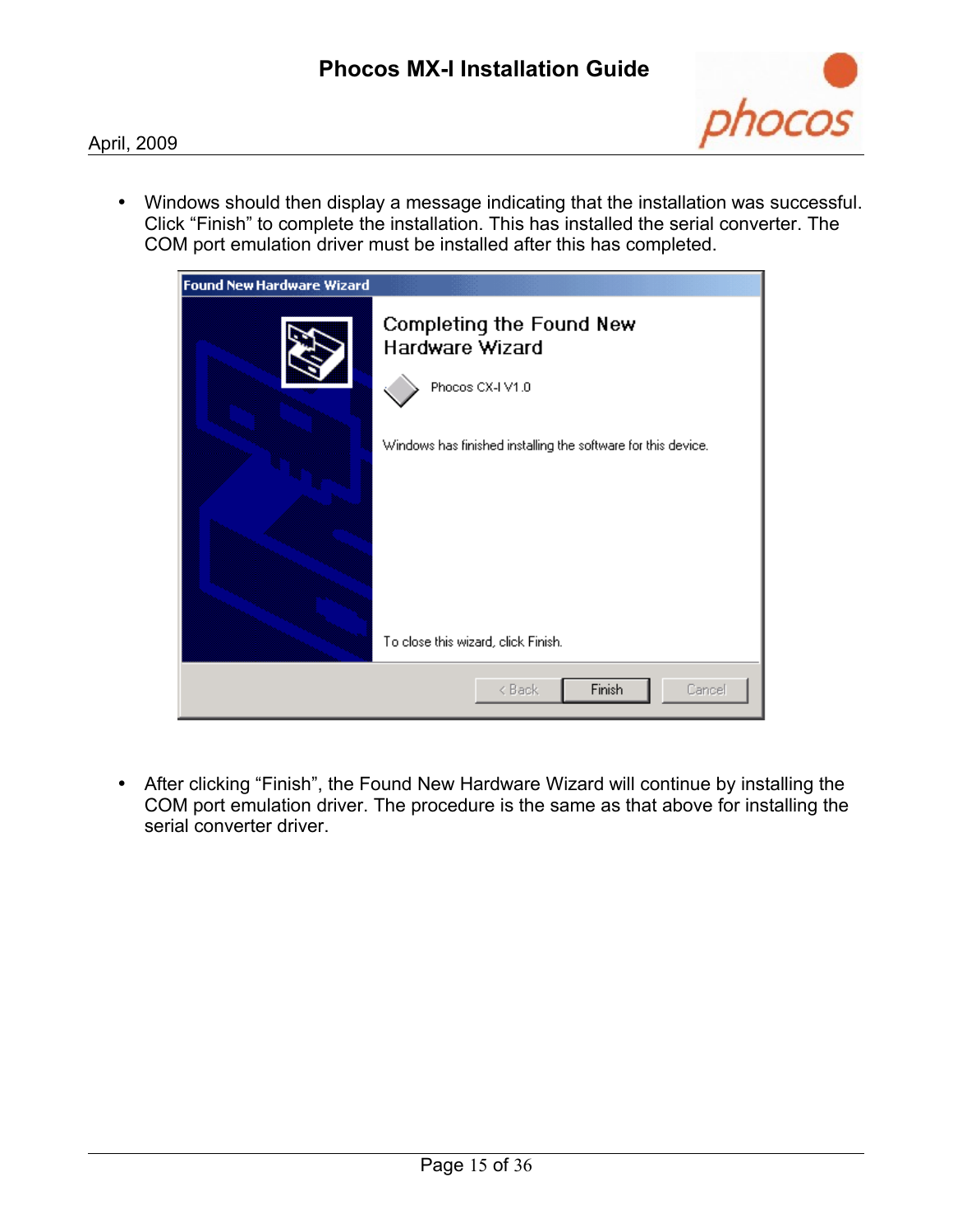

• By examining the Device Manager (located in "Start"--"Control Panel" --"System" then select the "Hardware" tab and click "Device Manger…"), the device appears as an additional COM port with the label "Phocos MXI Port".

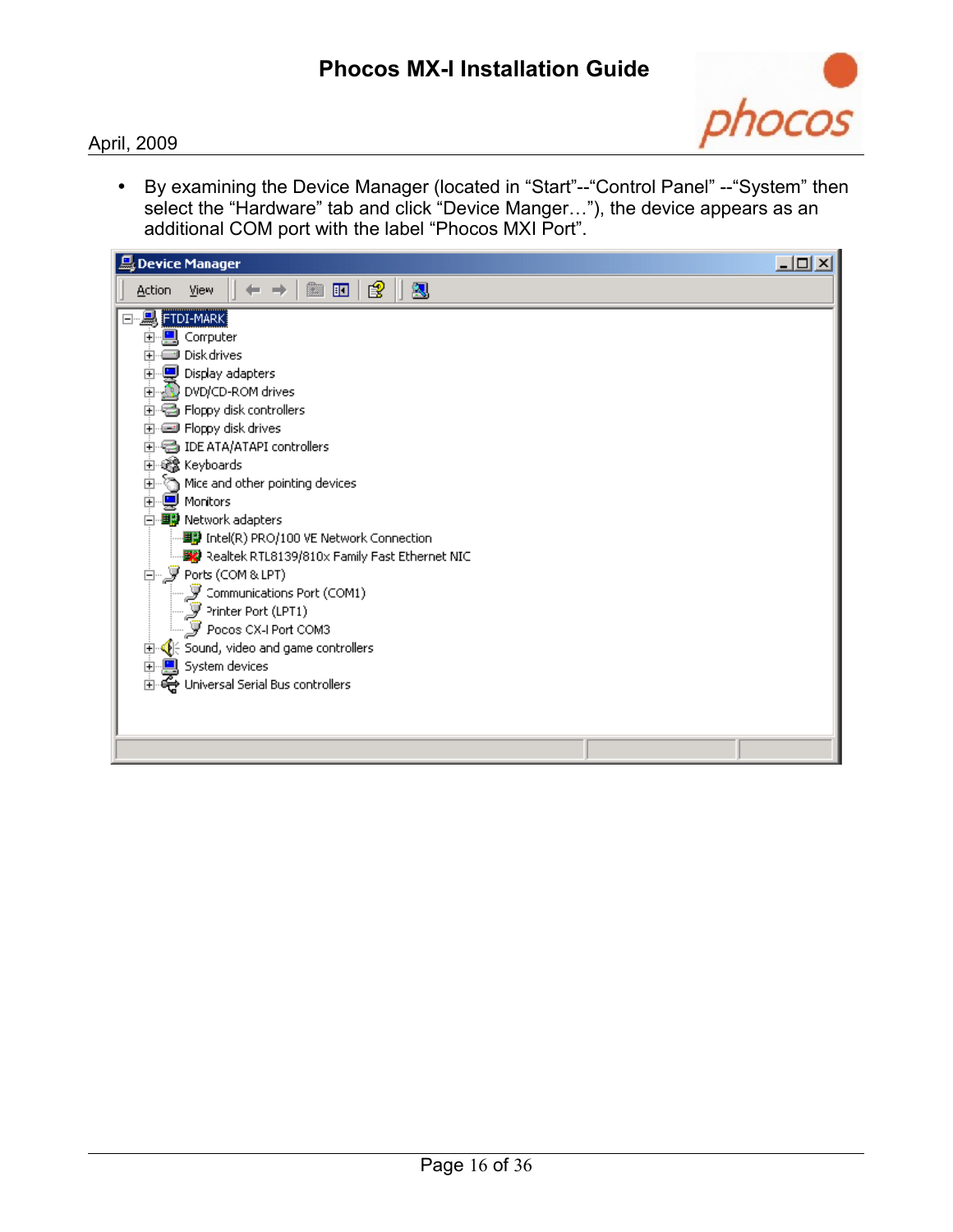

## **2.3. Windows XP**

If you are using Windows XP, the "Found New Hardware Wizard" should be used to install devices when they are connected to the PC for the first time.

Attempting other methods for installing VCP drivers may corrupt driver installation and result in the device becoming unusable with the installation PC.

- If a device of the same type has been installed on your machine before and the drivers that are about to be installed are different from those installed already, the original drivers need to be uninstalled. Please refer to the Uninstalling Phocos CXI section of this document for further details of this procedure.
- Download the latest available "Windows XP" Phocos MXI driver from the Phocos web site or from your Phocos MXI Driver USB stick and unzip them to a location on your PC.

(e.g. C:\Phocos MXI)

• Disconnect your PC from the Internet. This can be done by either removing the network cable from your PC or by disabling your network card by going to the "Start"--"Control Panel"--"Network and Dial-Up Connections", right-click the appropriate connection and selecting "Disable" from the menu. The connection can be re-enabled after the installation is complete.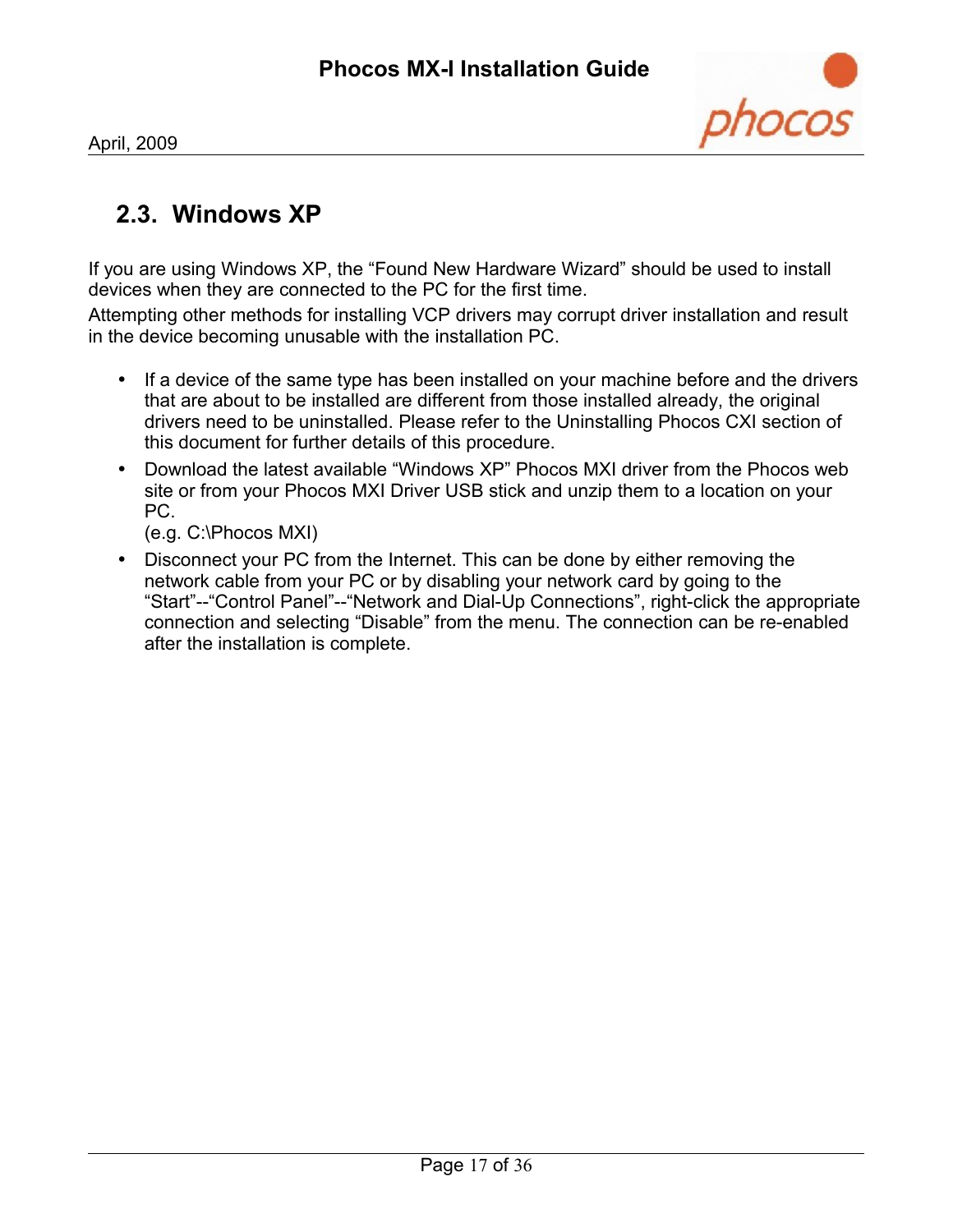

• Connect the device to a spare USB port on your PC. This will launch the Windows Found New Hardware Wizard. If there is no available Internet connection, the screen below is shown. Select "No, not this time" from the options available and then click "Next" to proceed with the installation. If there is an available Internet connection, Windows XP will silently connect to the Windows Update website and install any suitable driver it finds for the device in preference to the driver manually selected.

| <b>Found New Hardware Wizard</b> |                                                                                                                                                                                                                                                                                                                      |  |  |  |
|----------------------------------|----------------------------------------------------------------------------------------------------------------------------------------------------------------------------------------------------------------------------------------------------------------------------------------------------------------------|--|--|--|
|                                  | Welcome to the Found New<br>Hardware Wizard<br>Windows will search for current and updated software by:<br>looking on your computer, on the hardware installation CD, or on<br>the Windows Update Web site (with your permission).<br>Read our privacy policy<br>Can Windows connect to Windows Update to search for |  |  |  |
|                                  | software?<br>$\bigcirc$ Yes, this time only<br>◯ Yes, now and every time I connect a device<br>● No, not this time<br>Click Next to continue.                                                                                                                                                                        |  |  |  |
|                                  | Next<br>Cancel<br>< Back                                                                                                                                                                                                                                                                                             |  |  |  |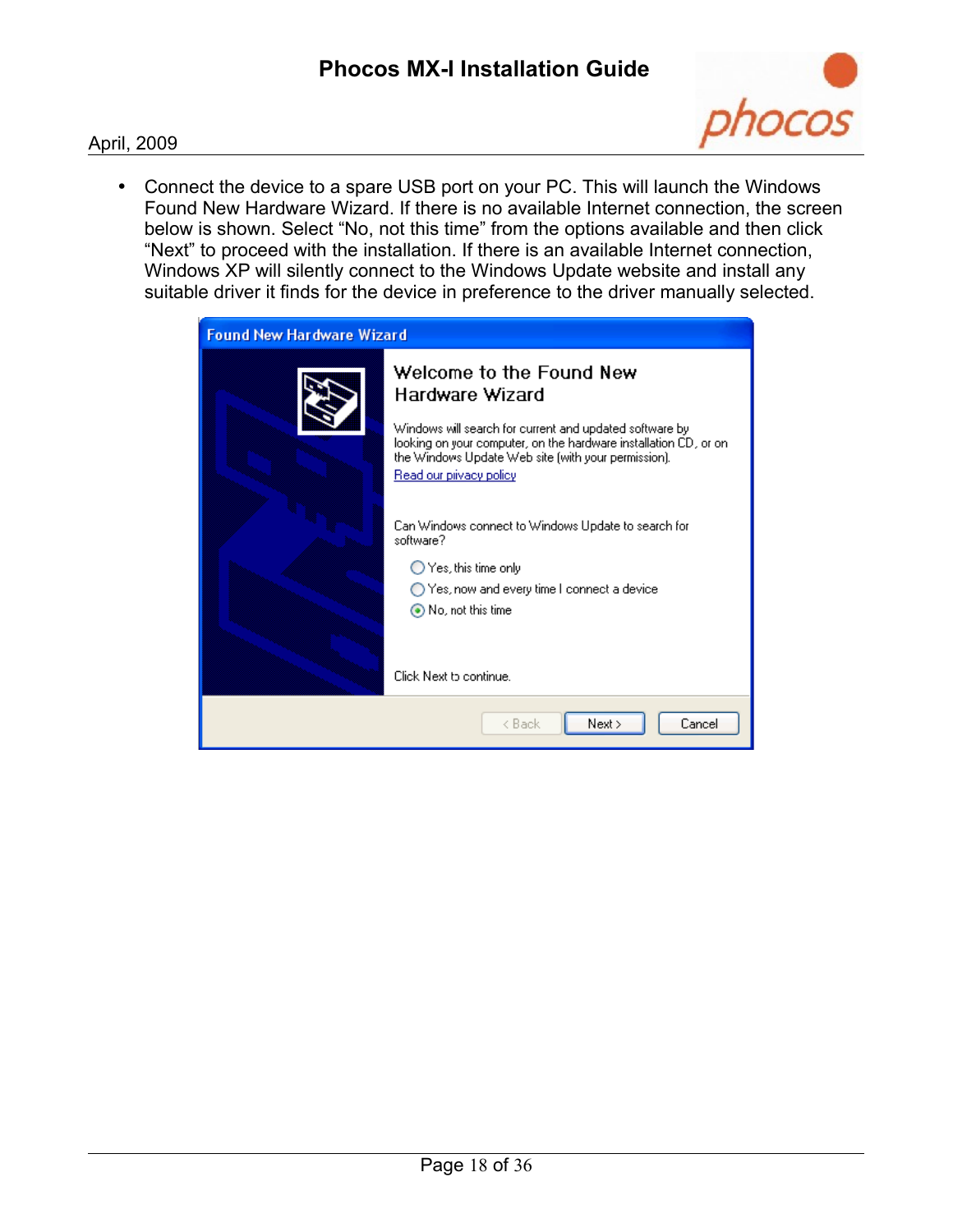

• Select "Install from a list or specific location (Advanced)" as shown below and then click "Next".

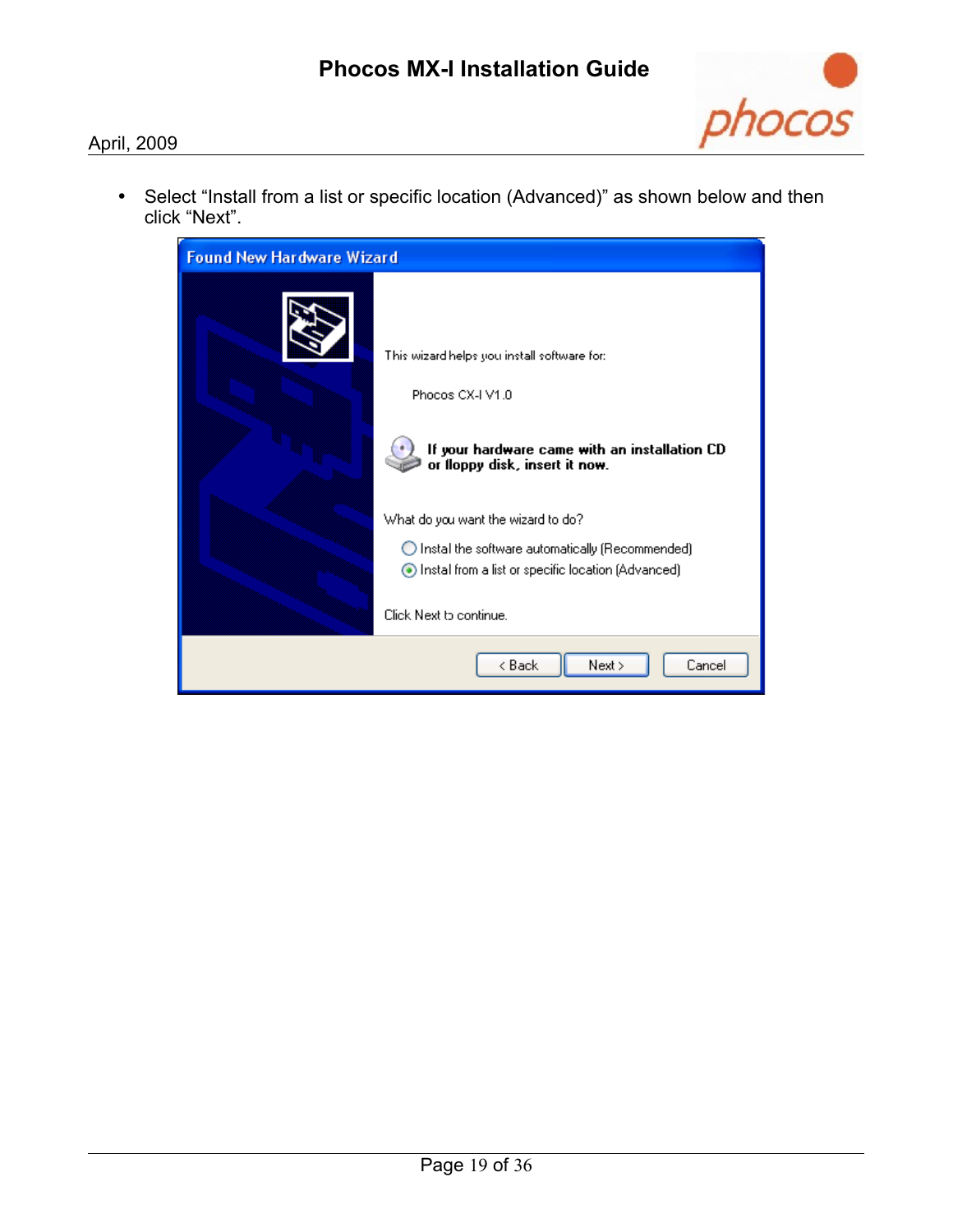

• Select "Search for the best driver in these locations" and enter the file path in the combo-box ("C:\Phocos MXI driver" in the example below) or browse to it by clicking the browse button. Once the file path has been entered in the box, click "Next" to proceed.

| <b>Found New Hardware Wizard</b>                                                                                                                                                                                 |
|------------------------------------------------------------------------------------------------------------------------------------------------------------------------------------------------------------------|
| Please choose your search and installation options.                                                                                                                                                              |
| ● Search for the best driver in these Iccations.<br>Use the check boxes below to limit or expand the default search, which includes local<br>paths and removable media. The best driver found will be installed. |
| Search removable media (floppy, CD-ROM)                                                                                                                                                                          |
| $\blacktriangleright$ Include this location in the search:                                                                                                                                                       |
| Browse<br><b>C:\PhocosDriver</b><br>v                                                                                                                                                                            |
| Don't search. I will choose the drive: to install.                                                                                                                                                               |
| Choose this option to select the device driver from a list. Windows does not quarantee that<br>the driver you choose will be the best match for your hardware.                                                   |
|                                                                                                                                                                                                                  |
| < Back<br>Next<br>Cancel                                                                                                                                                                                         |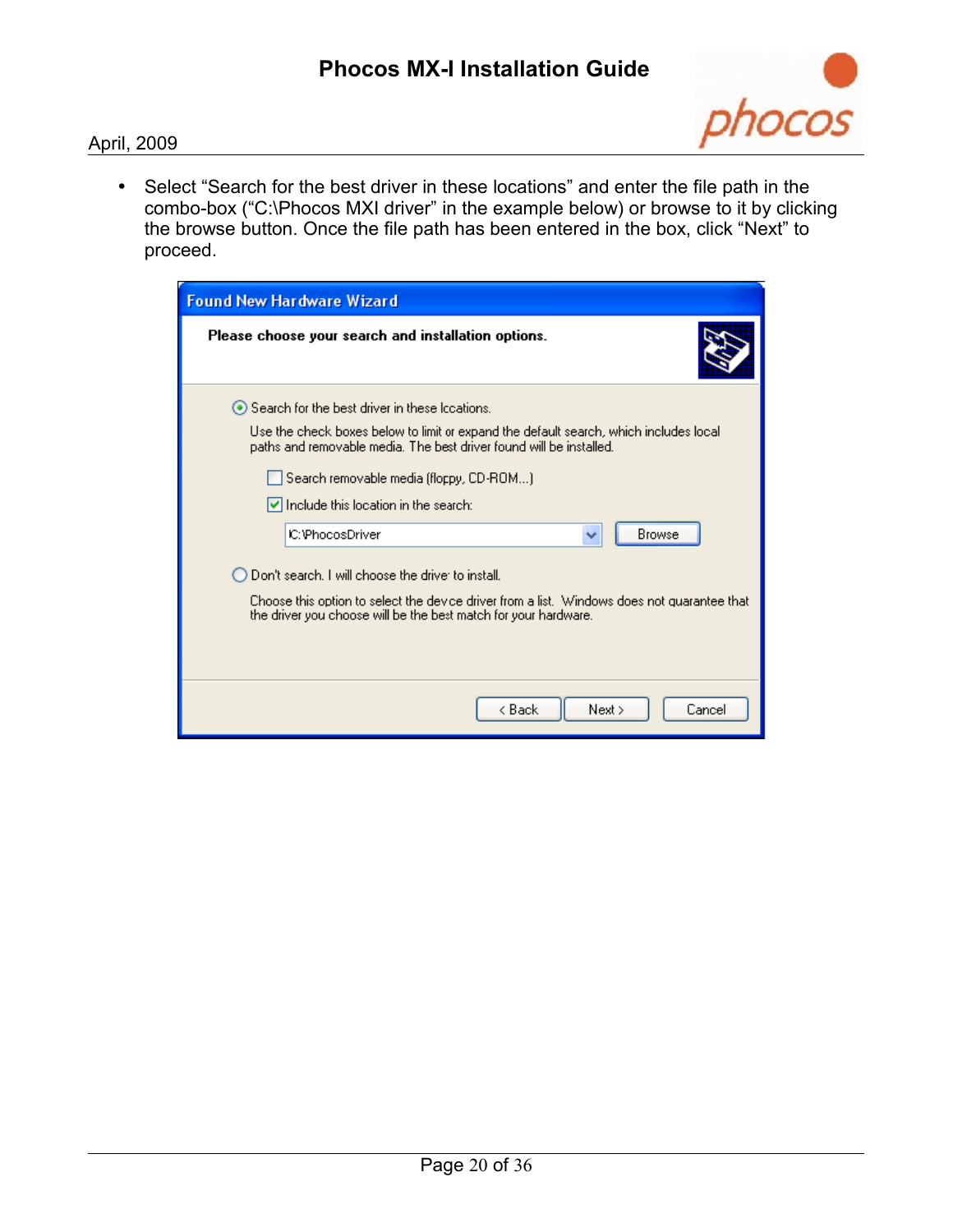

• If Windows XP is configured to warn when unsigned (non-WHQL certified) drivers are about to be installed, the following screen will be displayed. Click on "Continue Anyway" to continue with the installation. If Windows XP is configured to ignore file signature warnings, no message will appear.

| <b>Hardware Installation</b>                                                                                                                                                                                                                                                                                                                                                                                                                                                                                                                    |
|-------------------------------------------------------------------------------------------------------------------------------------------------------------------------------------------------------------------------------------------------------------------------------------------------------------------------------------------------------------------------------------------------------------------------------------------------------------------------------------------------------------------------------------------------|
| The software you are installing for this hardware:<br>USB High Speed Serial Converter<br>has not passed Windows Logo testing to verify its compatibility.<br>with Windows XP. [Tell me why this testing is important.]<br>Continuing your installation of this software may impair<br>or destabilize the correct operation of your system<br>either immediately or in the future. Microsoft strongly<br>recommends that you stop this installation now and<br>contact the hardware vendor for software that has<br>passed Windows Logo testing. |
| Continue Anyway                                                                                                                                                                                                                                                                                                                                                                                                                                                                                                                                 |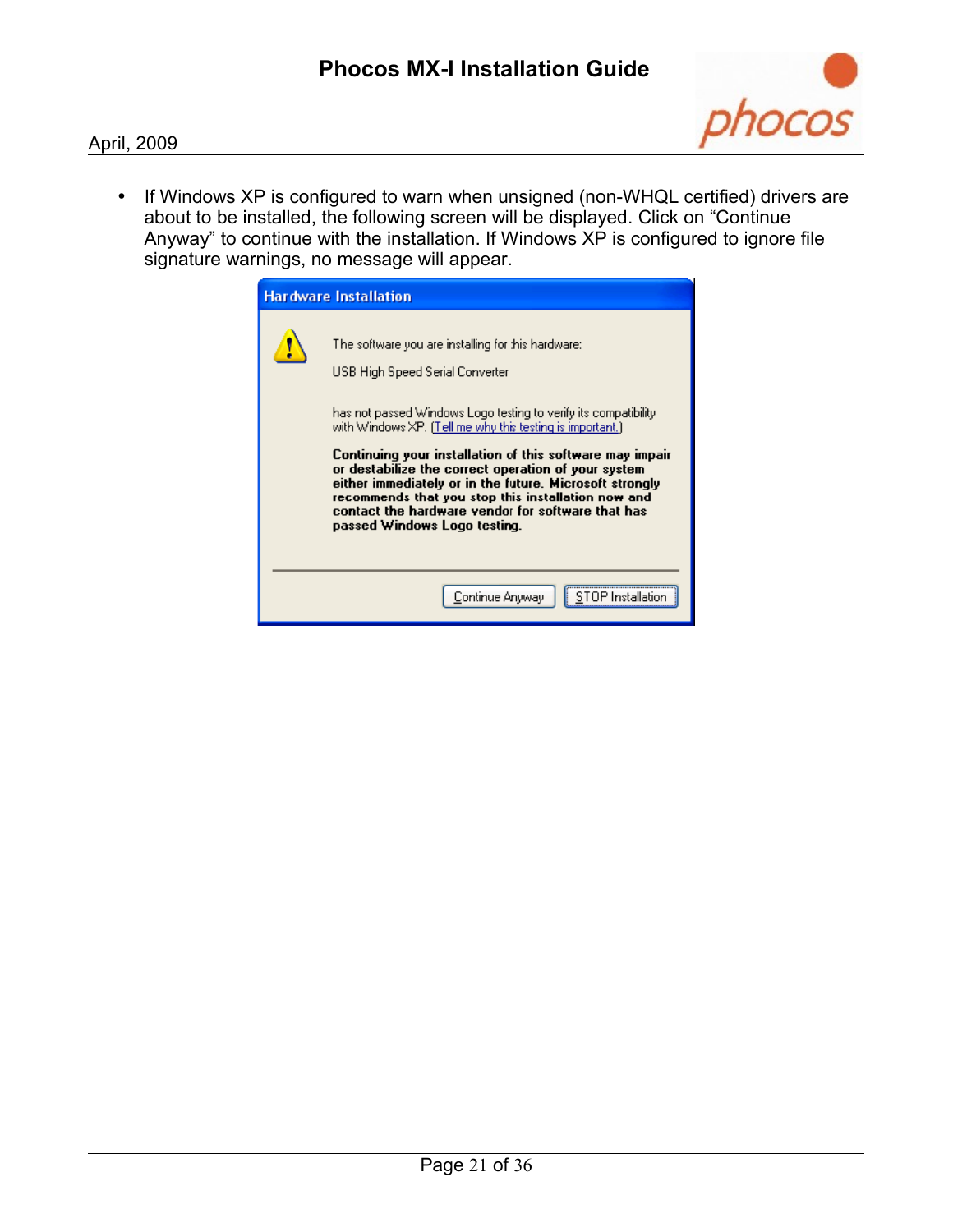

• The following screen will be displayed as Windows XP copies the required driver files.

| <b>Found New Hardware Wizard</b>                       |                            |  |  |  |  |
|--------------------------------------------------------|----------------------------|--|--|--|--|
| Please wait while the wizard installs the software     |                            |  |  |  |  |
| Phocos CX-I V1.0                                       |                            |  |  |  |  |
| ftdiunin.exe<br>To C:\WINDOWS\system32<br>------------ |                            |  |  |  |  |
|                                                        | < Back<br>Next ><br>Cancel |  |  |  |  |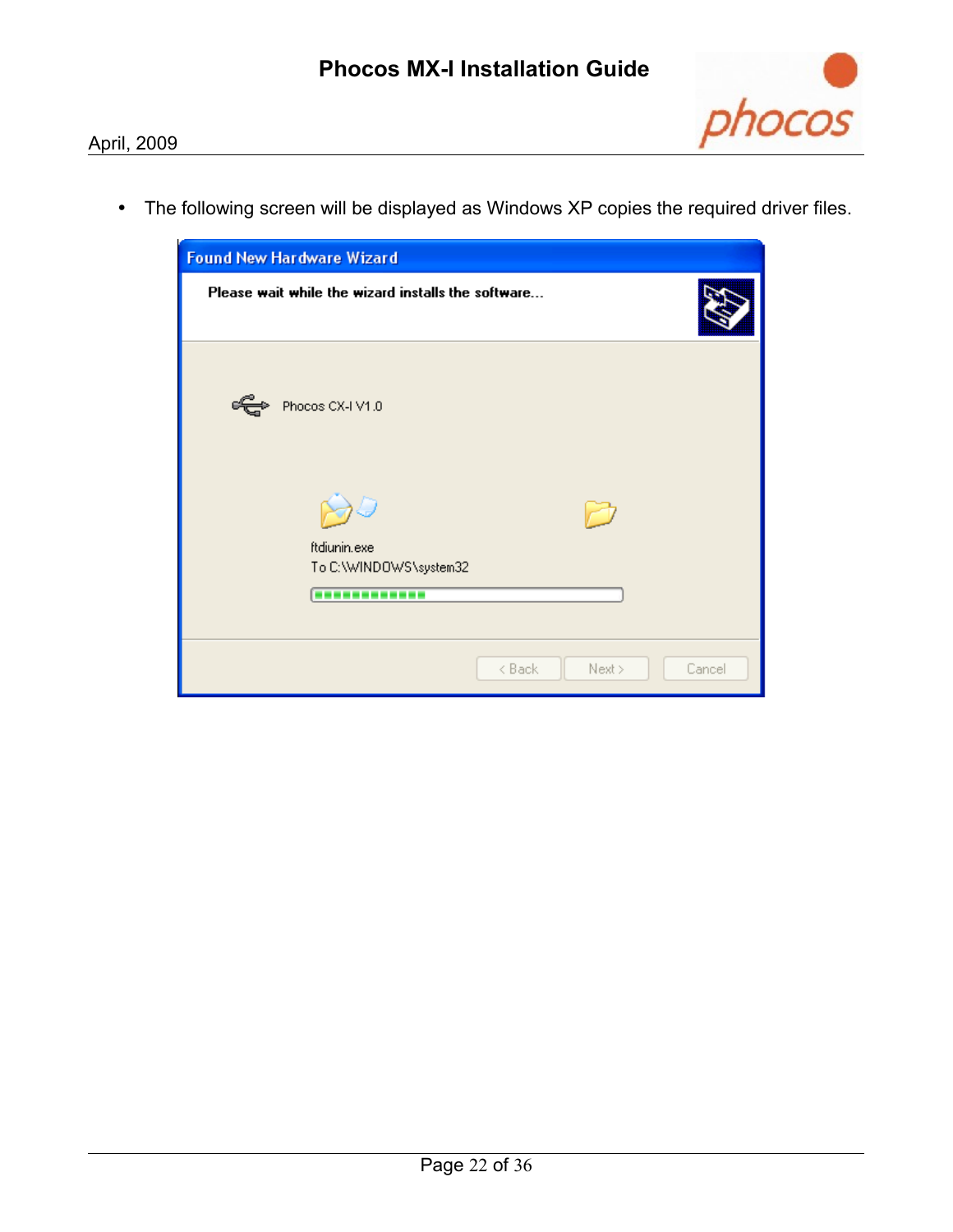

• Windows should then display a message indicating that the installation was successful. Click "Finish" to complete the installation. This has installed the serial converter. The COM port emulation driver must be installed after this has completed.



• After clicking "Finish", the Found New Hardware Wizard will continue by installing the COM port emulation driver. The procedure is the same as that above for installing the serial converter driver.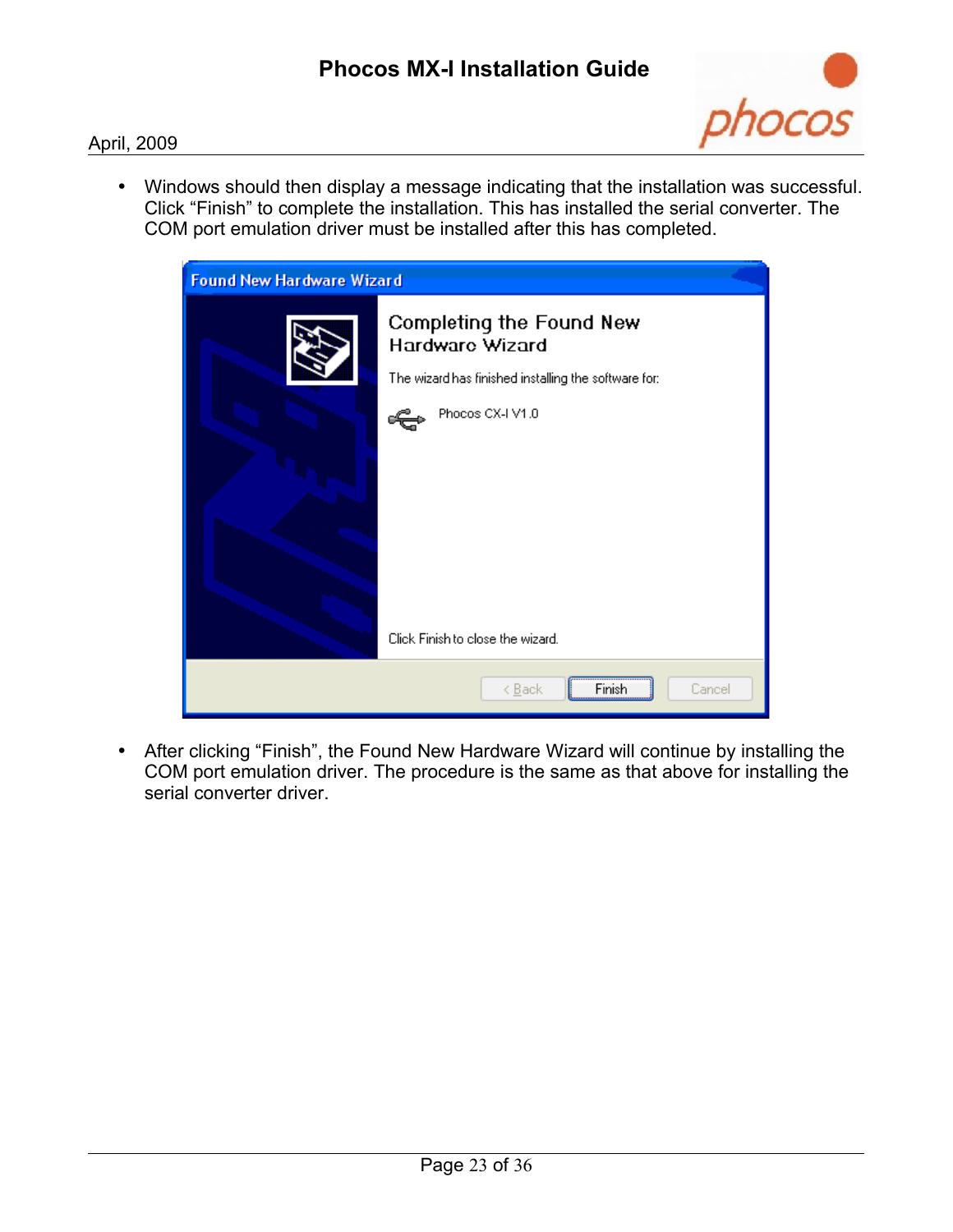

• By examining the Device Manager (located in "Start" —"Control Panel" —"System", then select the "Hardware" tab and click "Device Manger"), the device appears as an additional COM port with the label "Phocos MXI port"

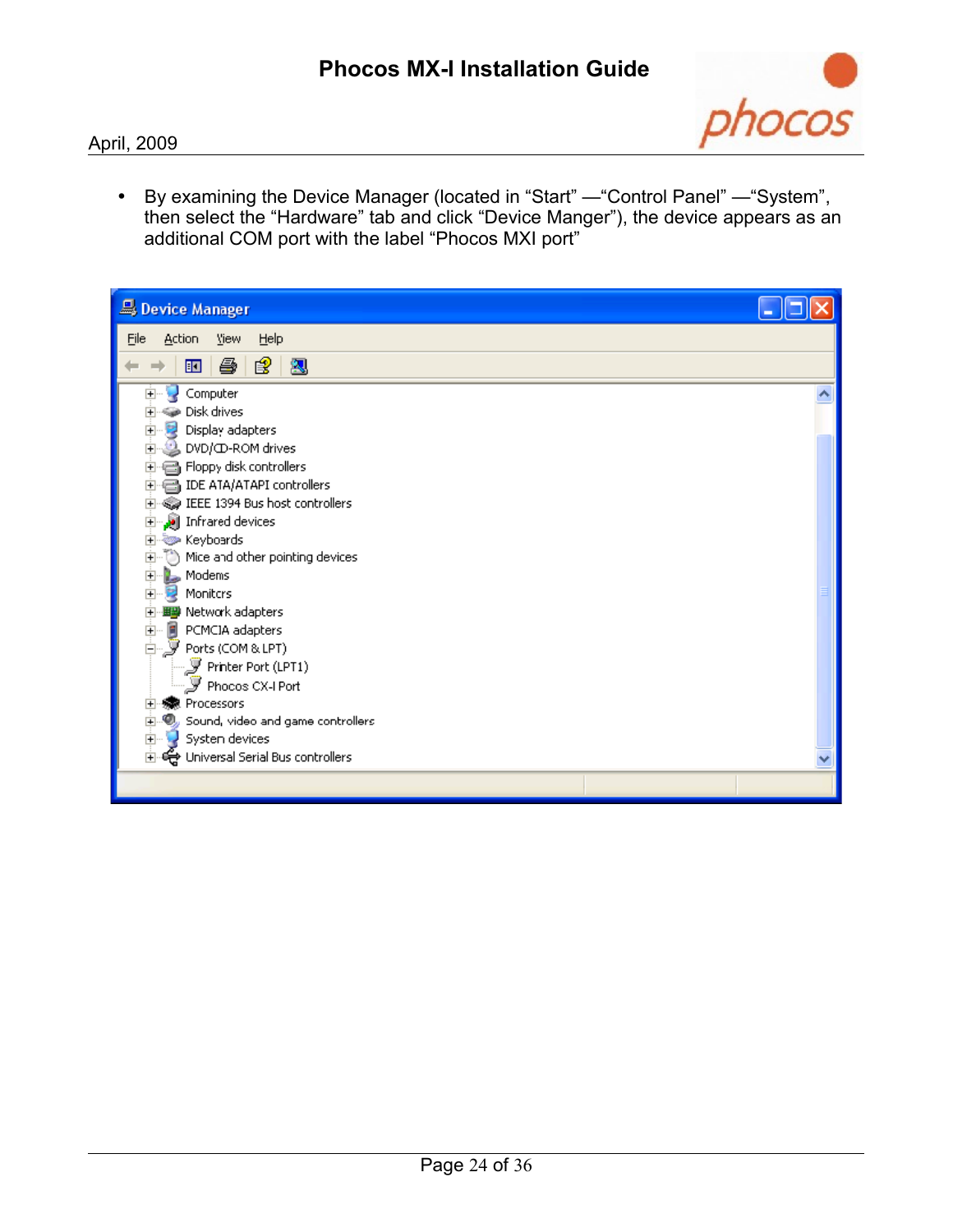# <span id="page-24-0"></span>**3. Uninstalling Phocos CXI**

### **3.1. Windows 98 and Windows ME**

Uninstalling Phocos MXI drivers from Windows 98 or Windows ME should always be done through the Add/Remove Programs utility. This uses the Phocos MXI driver uninstaller program to remove files and registry entries to leave a clean system. Other methods may leave fragments of the driver that may interfere with future installations.

- Disconnect any Phocos MXI that is attached to the PC.
- Open the Add/Remove Programs utility located in "Start" "Control Panel"—"Add/Remove Programs". Select "Phocos MXI V1.0 Driver" from the list of installed programs.

|                                                                   | <b>Add/Remove Programs Properties</b>                                                                                                                                             |       |
|-------------------------------------------------------------------|-----------------------------------------------------------------------------------------------------------------------------------------------------------------------------------|-------|
|                                                                   | Install/Uninstall Windows Setup   Startup Disk                                                                                                                                    |       |
|                                                                   | To install a new program from a floppy disk or CD-ROM<br>drive, click Install.                                                                                                    |       |
|                                                                   | Install                                                                                                                                                                           |       |
|                                                                   | The following software can be automatically removed by<br>Windows. To remove a program or to modify its installed<br>components, select it from the list and click<br>Add/Remove. |       |
| <b>GetRight</b><br>InstantCD/DVD<br>KernelDriver<br>Key Drive 1.0 | Chinese (Traditional) Language Support<br>Phocos CX-I V1.0 Driver<br>Interret Explorer Q828750<br>Japanese Language Support<br>Korean Language Support                            |       |
|                                                                   | Add/Remove.                                                                                                                                                                       |       |
|                                                                   | Cancel<br>ΩK                                                                                                                                                                      | Apply |

• Click the "Add/Remove" button. This will run the Phocos MXI driver uninstaller program.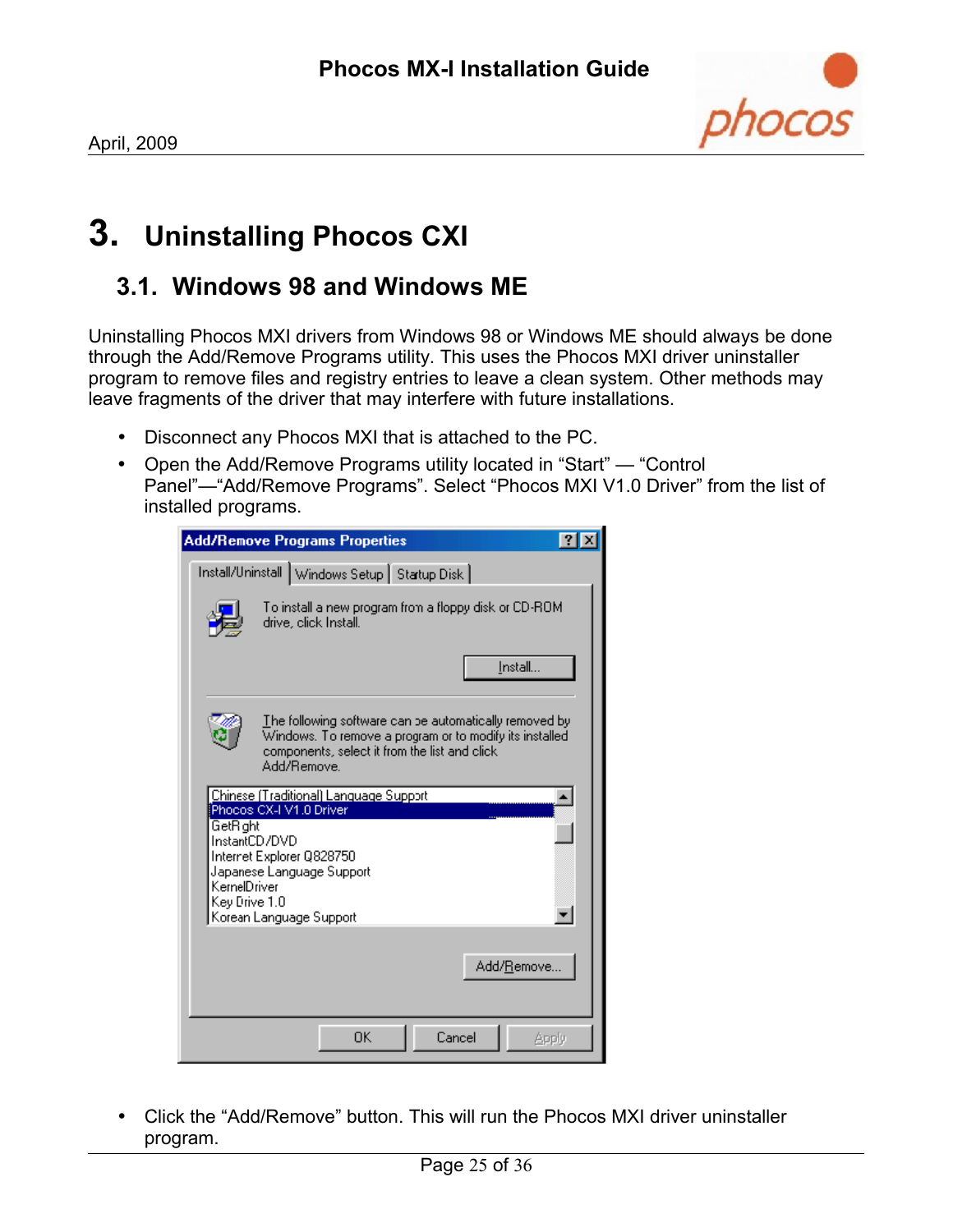

• Click "Continue" to run the uninstaller or "Cancel" to exit.

| <b>FTDI Uninstaller Version 2.1</b>                                                                                  |  |
|----------------------------------------------------------------------------------------------------------------------|--|
| If your USB device is connected, please unplug it now<br>Press Continue to uninstall the drivers, or Cancel to quit. |  |
| <br>Continue                                                                                                         |  |

• When the uninstaller has finished removing the device from the system, the caption on the "Cancel" button will change to "Finish". Click "Finish" to complete the process.

| FTDI Uninstaller v3.0                                                                                                      |  |
|----------------------------------------------------------------------------------------------------------------------------|--|
| Uninstalling VID_0403&PID_D360<br>Deleting registry entries<br>Deleting files<br>Uninstall complete, press Finish to exit. |  |
| Continue<br>Finish<br>                                                                                                     |  |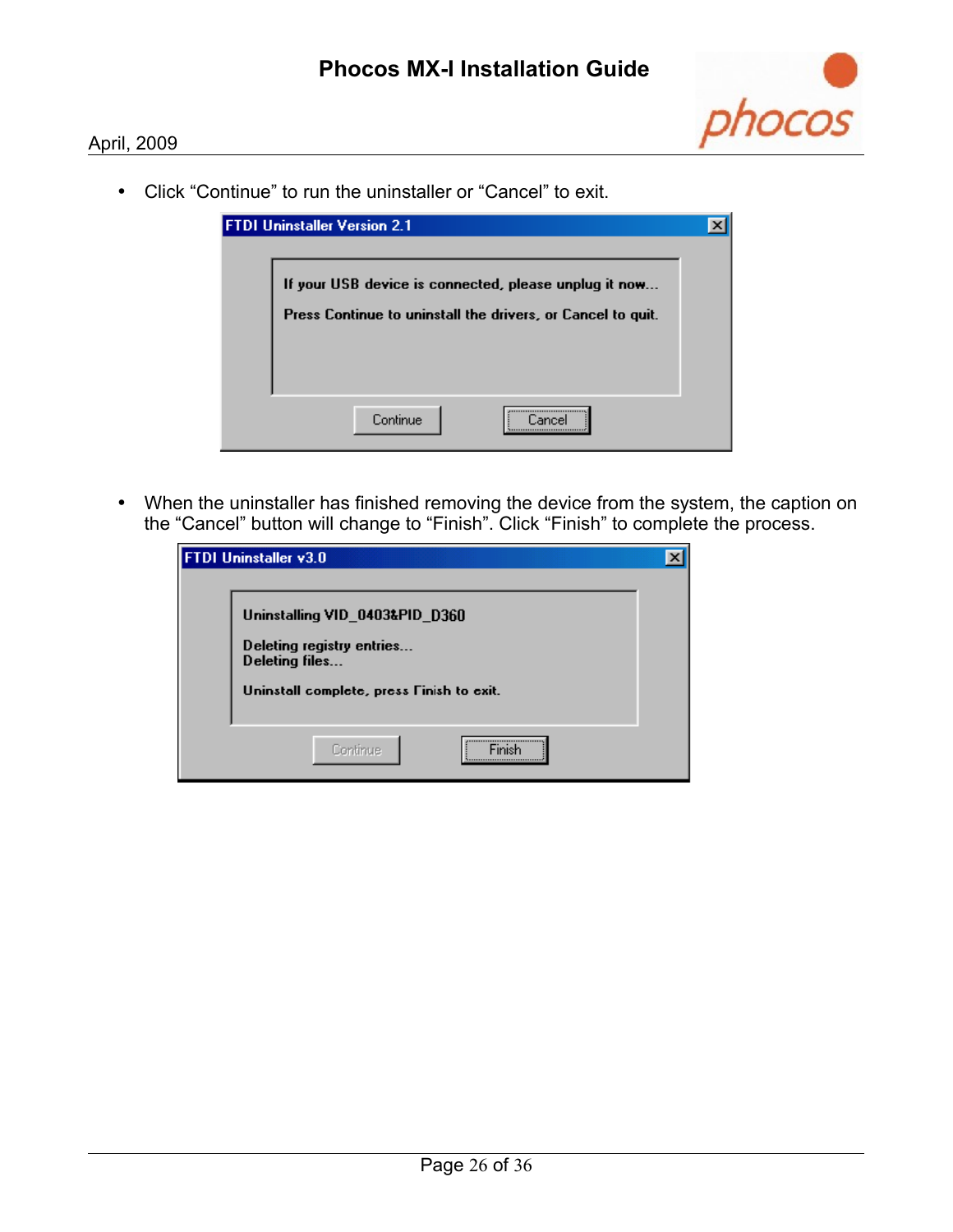

# **4. Windows 2000**

When uninstalling devices from Windows 2000, this should always be done through the Add/ Remove Programs utility. This uses the Phocos MXI driver uninstaller program to remove files and registry entries to leave a clean system. Other methods may leave fragments of the driver that may interfere with future installations.

- Disconnect any FTDI devices that are attached to the PC.
- Open the Add/Remove Programs utility located in "Start" "Control Panel" —"Add/Remove Programs". Select "Phocos MXI" from the list of installed programs.

|                           | <b>B</b> Add or Remove Programs                                              |              |               |               |
|---------------------------|------------------------------------------------------------------------------|--------------|---------------|---------------|
|                           | Currently installed programs:                                                | Show updates | Sort by: Name |               |
| Change or<br>Remove       | M Mikogo                                                                     |              | Size          | 4.02MB        |
| Programs                  | Modular Power Management                                                     |              | Size          | 4.98MB        |
|                           | OpenOffice.org 3.0                                                           |              | Size          | 349,00MB      |
| Add New                   | OpenOffice.org 3.0 Language Pack (Chinese (simplified))                      |              | Size          | 38.17MB       |
| Programs                  | <b>Pres</b> OpenProj                                                         |              | Size          | 7.39MB        |
|                           | $\bigodot$ Opera 9.01                                                        |              | Size          | 12.89MB       |
| Add/Remove                | 得 Phocos CXCOM                                                               |              | Size          | 5.38MB        |
| Windows<br>Components     | pe Phocos MXI/CXI Flash-Driver                                               |              |               |               |
|                           | To change this program or remove it from your computer, click Change/Remove. |              |               | Change/Remove |
|                           | $\left  \frac{1}{111} \right $ PhotoFiltre                                   |              | Size          | 4.19MB        |
| Set Program<br>Access and | PL-2303 USB-to-Serial                                                        |              | Size          | 1.08MB        |
| Defaults                  | PLCOM v2.10.6 Build 187                                                      |              | Size          | 2.47MB        |
|                           | <b>P</b> QQ2007 Beta4                                                        |              | Size          | 83.14MB       |
|                           | safeInput2.3                                                                 |              |               |               |
|                           | Skype(TM) 3.8                                                                |              | Size          | 28.48MB       |
|                           | SoundMAX                                                                     |              | Size          | 3.00MB        |
|                           | ip SPSTalk v3.0.3                                                            |              |               |               |
|                           | <u>del tocuma casuum madaa</u>                                               |              |               |               |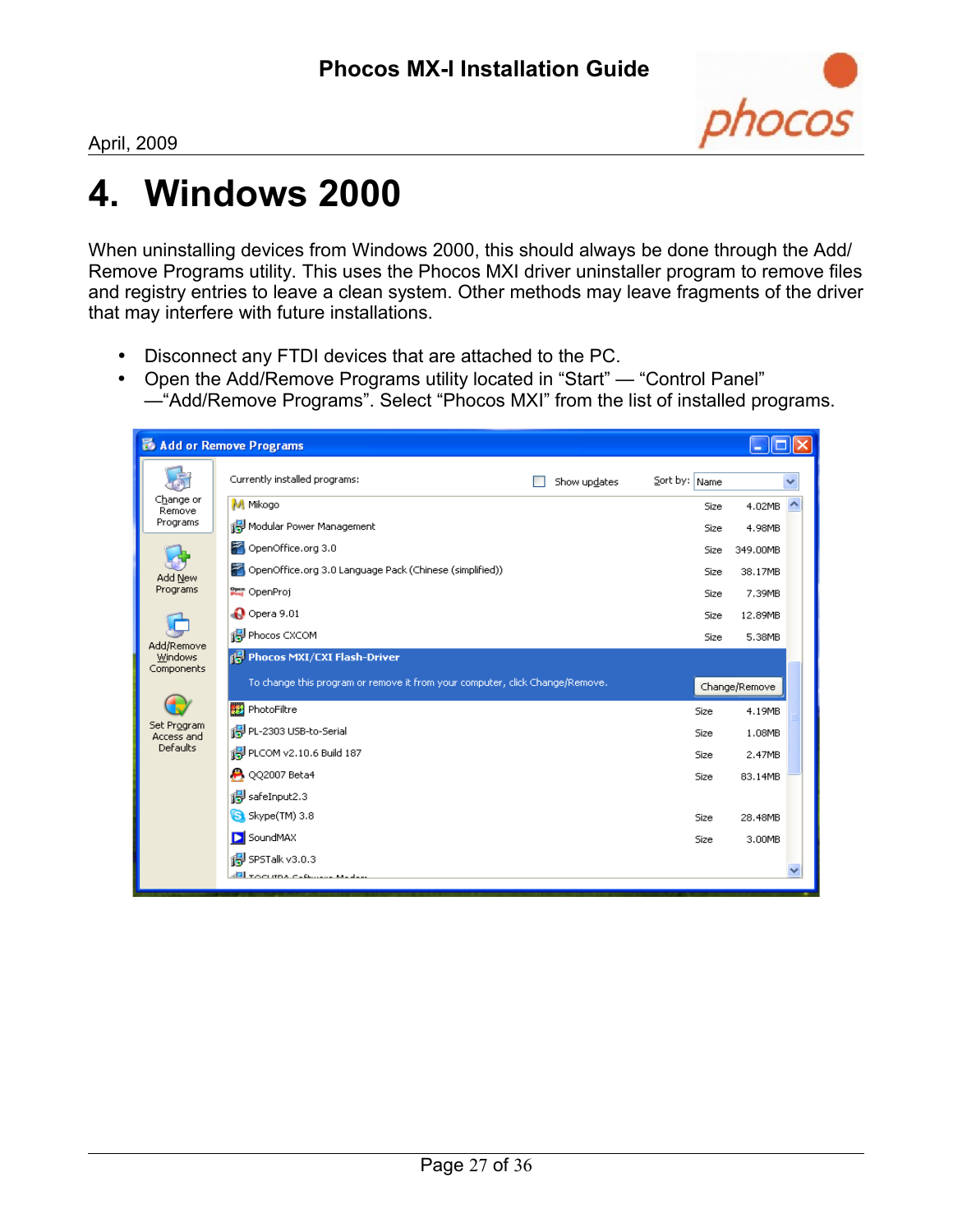

- Click the "Change/Remove" button. This will run the Phocos MXI uninstaller program.
- Click "Continue" to run the uninstaller or "Cancel" to exit.

| <b>FTDI Uninstaller Version 2.1</b>                                                                                  |  |
|----------------------------------------------------------------------------------------------------------------------|--|
| If your USB device is connected, please unplug it now<br>Press Continue to uninstall the drivers, or Cancel to quit. |  |
| <br>Continue                                                                                                         |  |

• When the uninstaller has finished removing the device from the system, the caption on the "Cancel" button will change to "Finish". Click "Finish" to complete the process.

| <b>FTDI Uninstaller v3.0</b>                                                                                               |  |
|----------------------------------------------------------------------------------------------------------------------------|--|
| Uninstalling VID_0403&PID_D360<br>Deleting registry entries<br>Deleting files<br>Uninstall complete, press Finish to exit. |  |
| <br>Continue<br>\                                                                                                          |  |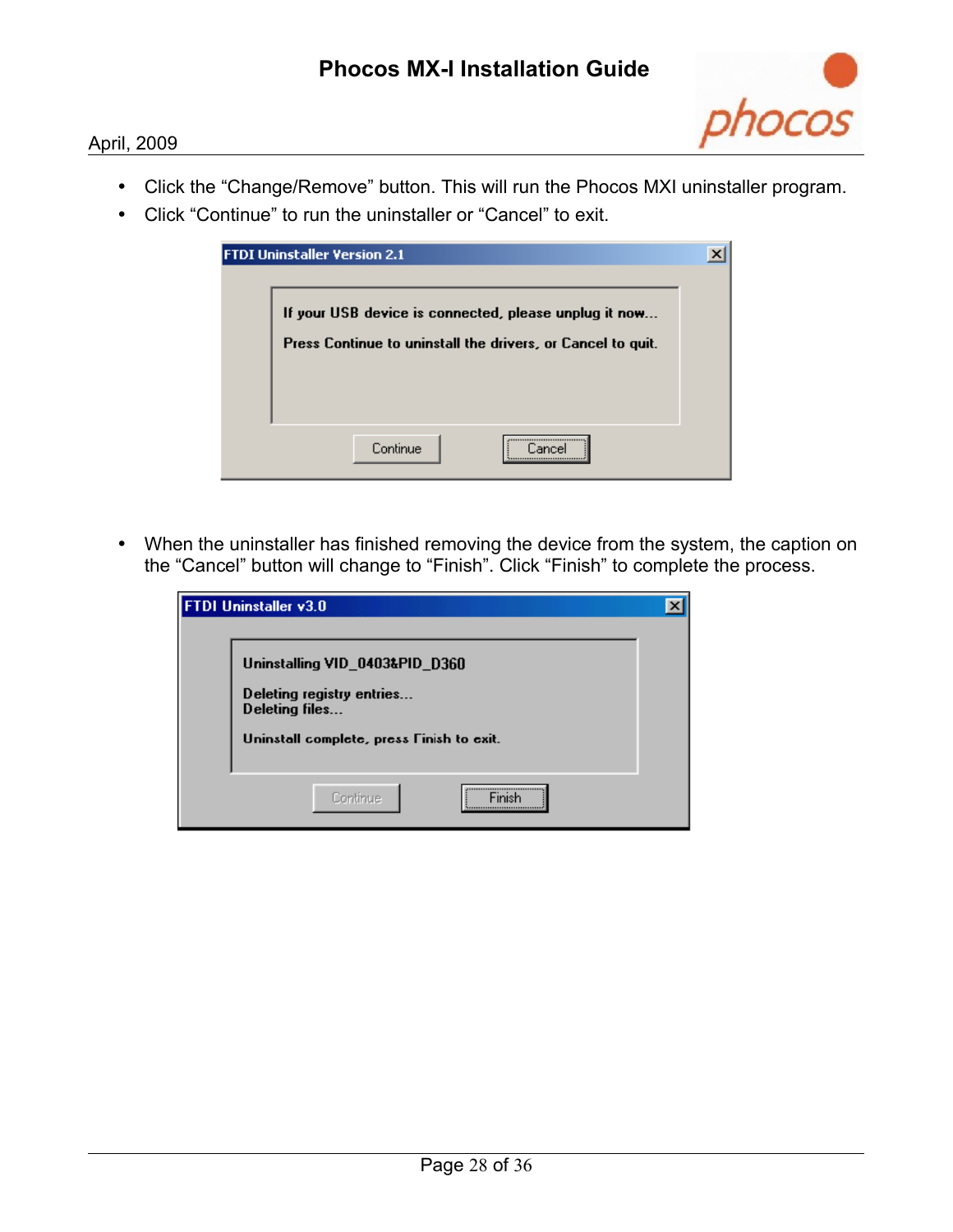

## **4.1. Windows XP**

Uninstalling FTDI device drivers from Windows XP should always be done through the Add/Remove Programs utility as this uses the Phocos MXI driver uninstaller program to remove files and registry entries to leave a clean system. Other methods may leave fragments of the driver that may interfere with future installations

- Disconnect any FTDI devices that are attached to the PC.
- Open the Add/Remove Programs utility located in "Start" "Control Panel" —"Add/Remove Programs". Select "Phocos MXI" from the list of installed programs.

|                              | <b>B</b> Add or Remove Programs                                              |              |               |               |
|------------------------------|------------------------------------------------------------------------------|--------------|---------------|---------------|
|                              | Currently installed programs:                                                | Show updates | Sort by: Name |               |
| Change or<br>Remove          | M Mikogo                                                                     |              | Size          | 4.02MB<br>◠   |
| Programs                     | Modular Power Management                                                     |              | Size          | 4.98MB        |
|                              | OpenOffice.org 3.0                                                           |              | Size          | 349.00MB      |
| Add New                      | OpenOffice.org 3.0 Language Pack (Chinese (simplified))                      |              | Size          | 38.17MB       |
| Programs                     | <b>Pres</b> OpenProj                                                         |              | Size          | 7.39MB        |
|                              | $\bigcirc$ Opera 9.01                                                        |              | Size          | 12.89MB       |
| Add/Remove                   | i Phocos CXCOM                                                               |              | Size          | 5.38MB        |
| <b>Windows</b><br>Components | Fig. Phocos MXI/CXI Flash-Driver                                             |              |               |               |
|                              | To change this program or remove it from your computer, click Change/Remove. |              |               | Change/Remove |
|                              | PhotoFiltre                                                                  |              | Size          | 4.19MB        |
| Set Program<br>Access and    | ip PL-2303 USB-to-Serial                                                     |              | Size          | 1.08MB        |
| Defaults                     | PLCOM v2.10.6 Build 187                                                      |              | Size          | 2.47MB        |
|                              | <b>P</b> QQ2007 Beta4                                                        |              | Size          | 83.14MB       |
|                              | 得 safeInput2.3                                                               |              |               |               |
|                              | Skype(TM) 3.8                                                                |              | Size          | 28.48MB       |
|                              | SoundMAX                                                                     |              | Size          | 3.00MB        |
|                              | 得 SPSTalk v3.0.3                                                             |              |               |               |
|                              | $\frac{dE}{dt}$ to curso calculate Mad                                       |              |               |               |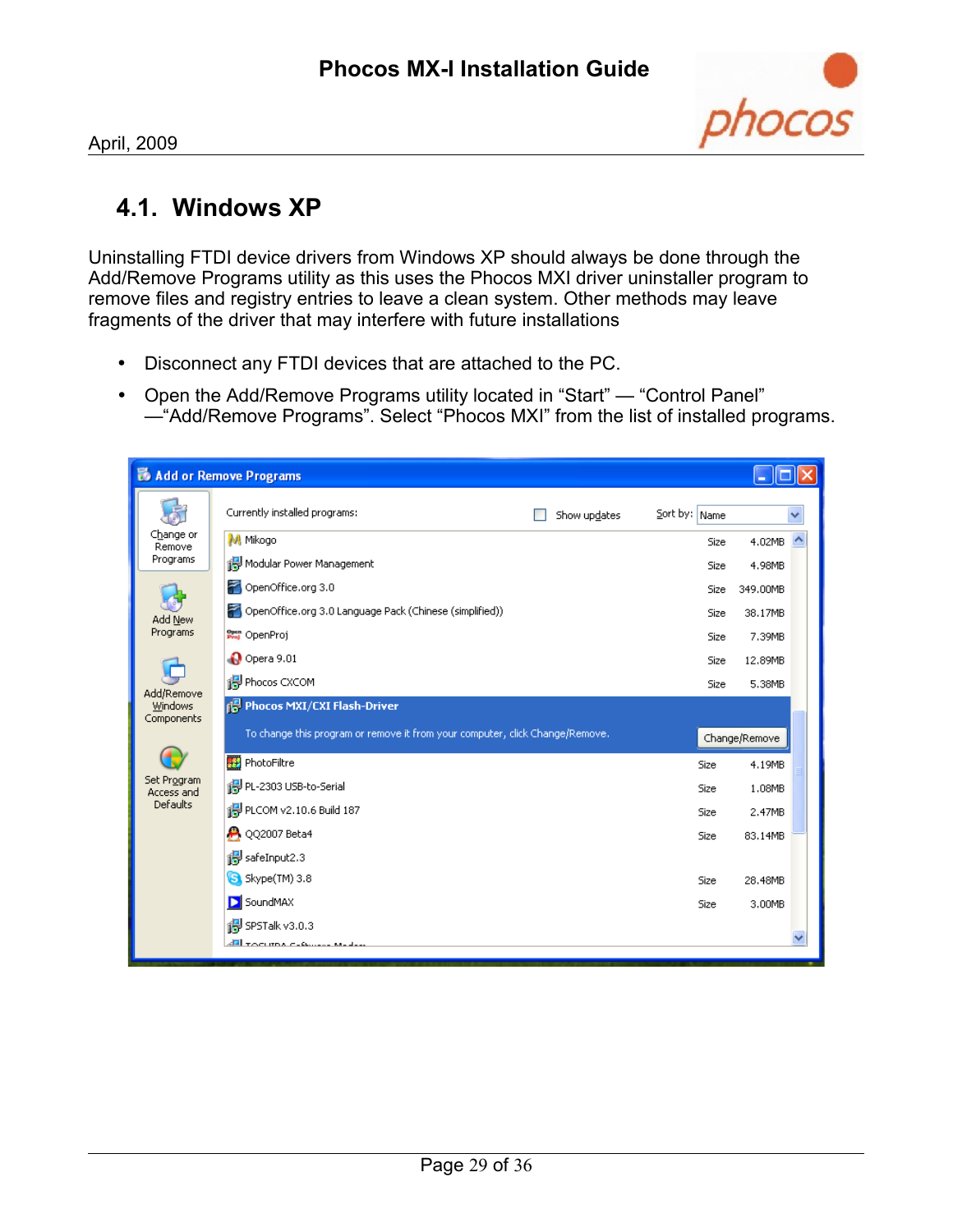ocos

#### April, 2009

- Click the "Change/Remove" button. This will run the Phocos MXI uninstaller program.
- Click "Continue" to run the uninstaller or "Cancel" to exit.

| <b>FTDI Uninstaller Version 2.1</b>                                                                                  |  |
|----------------------------------------------------------------------------------------------------------------------|--|
| If your USB device is connected, please unplug it now<br>Press Continue to uninstall the drivers, or Cancel to quit. |  |
| <br>Continue                                                                                                         |  |

• When the uninstaller has finished removing the device from the system, the caption on the "Cancel" button will change to "Finish". Click "Finish" to complete the process.

| <b>FTDI Uninstaller v3.0</b>                                                                                               |  |
|----------------------------------------------------------------------------------------------------------------------------|--|
| Uninstalling VID_0403&PID_D360<br>Deleting registry entries<br>Deleting files<br>Uninstall complete, press Finish to exit. |  |
| Continue                                                                                                                   |  |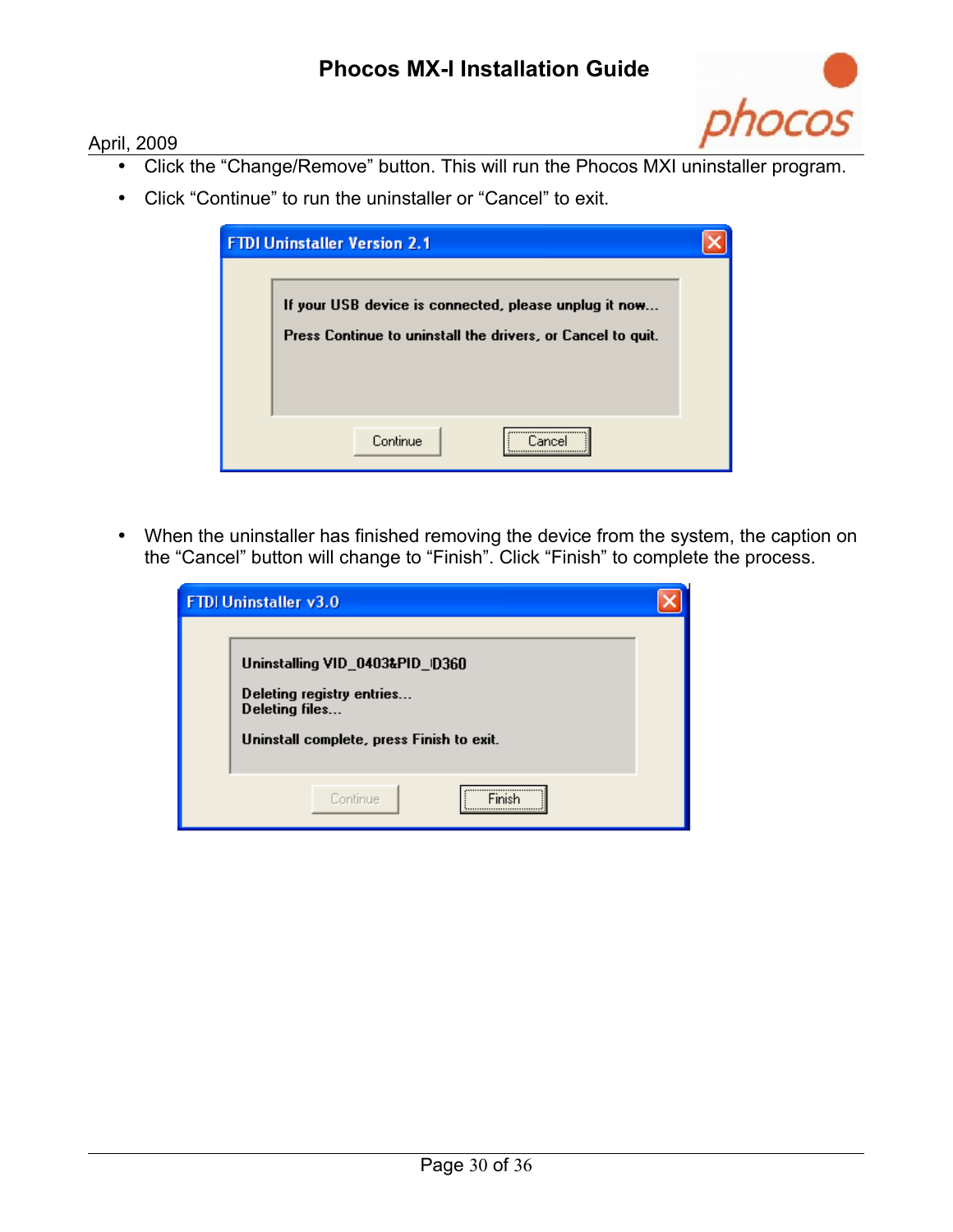

# **5. Utilities**

# **5.1. FT\_Clean Utility**

A program has been written to remove registry entries and files relating to Phocos MXI drivers. The FT\_Clean program generates INI files for the uninstaller appropriate to the version of Windows installed and runs the uninstaller for each INI file generated. No user input is required for the uninstaller to run.

The program can be used to remove a single device, a consecutive range of devices or all devices with the same VID. A message box will appear to confirm which VID and PIDs combinations are going to be removed. A second message box will provide a final chance to cancel the uninstallation. The mouse and keyboard will be disabled for a few seconds while the uninstaller is running.

The example below shows the FT\_Clean program configured to remove all devices with a FTDI VID and PIDs beginning with 60 i.e. all PIDs from 6000 to 60FF inclusive. A four digit PID will remove a single specific device while leaving the PID box blank will remove all devices with the same VID.

The PID of Phocos CXI is D361.

|                          | <b>FTDI</b> |              |
|--------------------------|-------------|--------------|
|                          | Chip        |              |
| VIC (Hex)<br><b>FTDI</b> |             | Clean System |
| PIC (Hex)<br>60          |             | Exit         |

Should you experience problems with installing the Phocos MXI driver twice, run this program and do not enter a PID. The Program cleans your PC and then start again with the chapter ["Installing the Phocos MXI driver"](#page-3-0).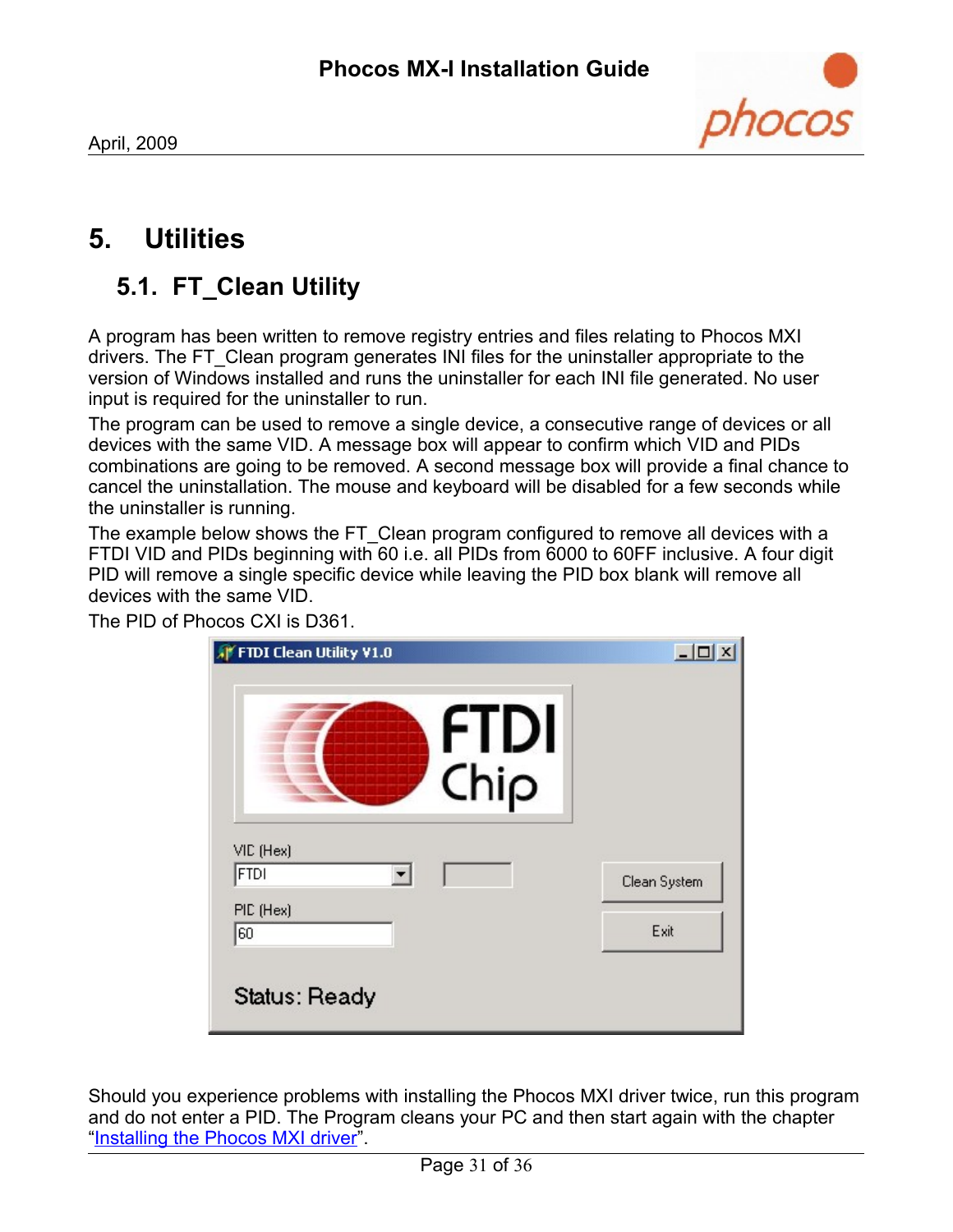

# **6. Troubleshooting**

## **6.1. General Troubleshooting**

This chapter includes information on common difficulties experienced when trying to install the driver. If problems occur with your driver installation, please consult this section before contacting Phocos support. If the information here fails to remedy the problem, contact Phocos support who will attempt to rectify the situation as quickly as possible.

#### • **Windows forces a reboot after installing a device**

This problem can occur if an application is accessing a file while the New Hardware Wizard is trying to copy it. If installing a device, selecting not to restart the computer then unplugging and re-plugging the device may allow the device to function properly without restarting. Restarting the machine will allow the device to work correctly.

#### • **Windows cannot find drivers for my device**

This error can occur if the VID and PID programmed into the device EEPROM do not match those listed in the driver files, or when an old driver is already installed. When this happens, a screen similar to that shown below is displayed (screen shown from Windows 2000):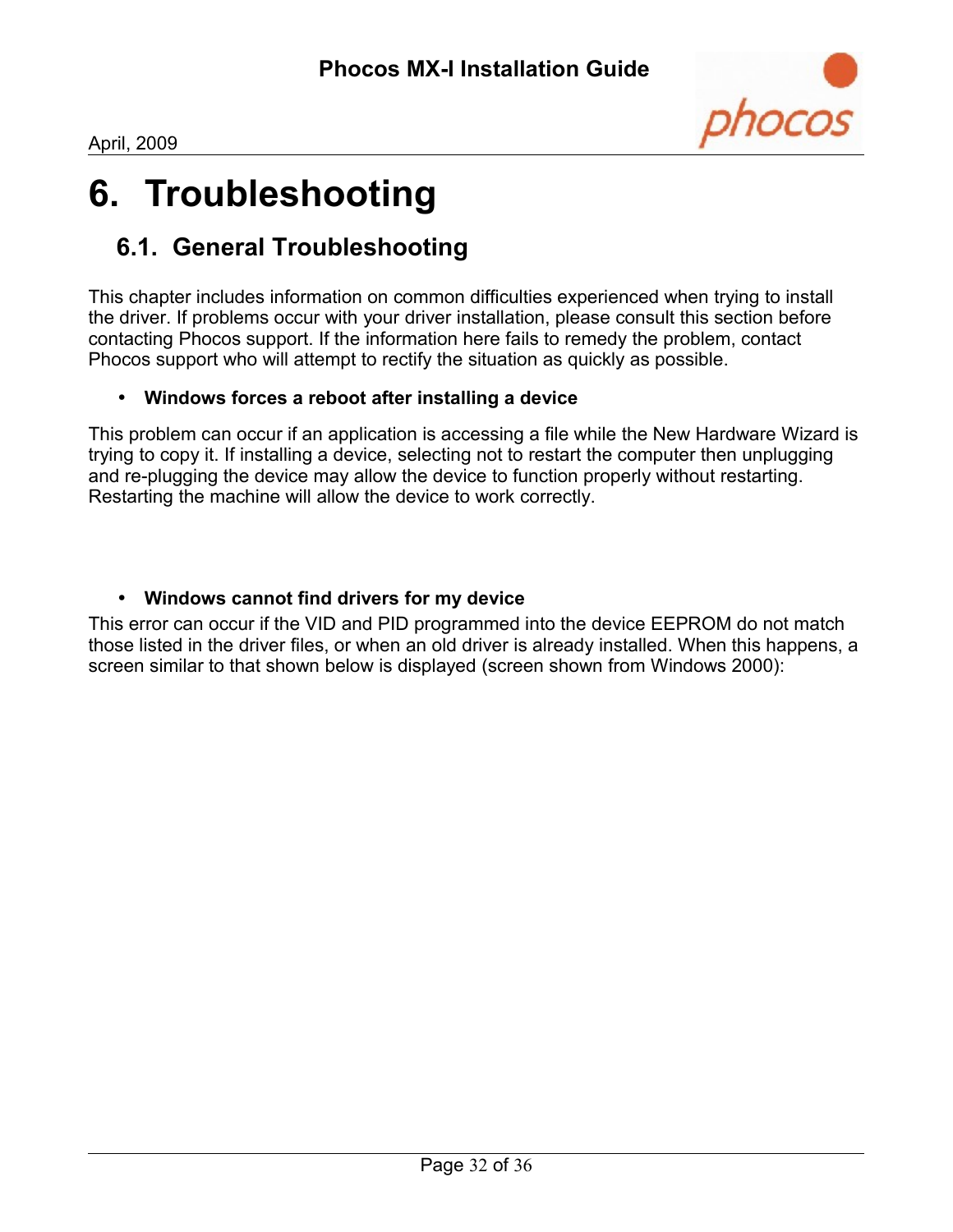

| <b>Found New Hardware Wizard</b>                                                                                                                                                                                                             |  |  |  |  |
|----------------------------------------------------------------------------------------------------------------------------------------------------------------------------------------------------------------------------------------------|--|--|--|--|
| <b>Driver Files Search Results</b><br>The wizard has finished searching for driver files for your hardware device.                                                                                                                           |  |  |  |  |
| USB <-> Dual Serial<br>Windows was unable to locate a driver for this device. To search another location click<br>Back, or select an option and click Finish.                                                                                |  |  |  |  |
| ⊙ Disable the device. The Add/Remove Hardware Wizard in the control Panel can be<br>used to complete the driver installation.<br>C Skip driver installation of this device. Windows will prompt again to perform the driver<br>installation. |  |  |  |  |
| Finish<br>< <u>B</u> ack<br>Cancel                                                                                                                                                                                                           |  |  |  |  |

In this case remove the old driver by as described in the Chapter" Uninstalling Phocos MXI"

If the problem still exists after the uninstall program then run the FT\_Clean program and remove all old drivers. After a reboot you will be able to install the Phocos MXI driver as described in [Chapter 2.](#page-3-0)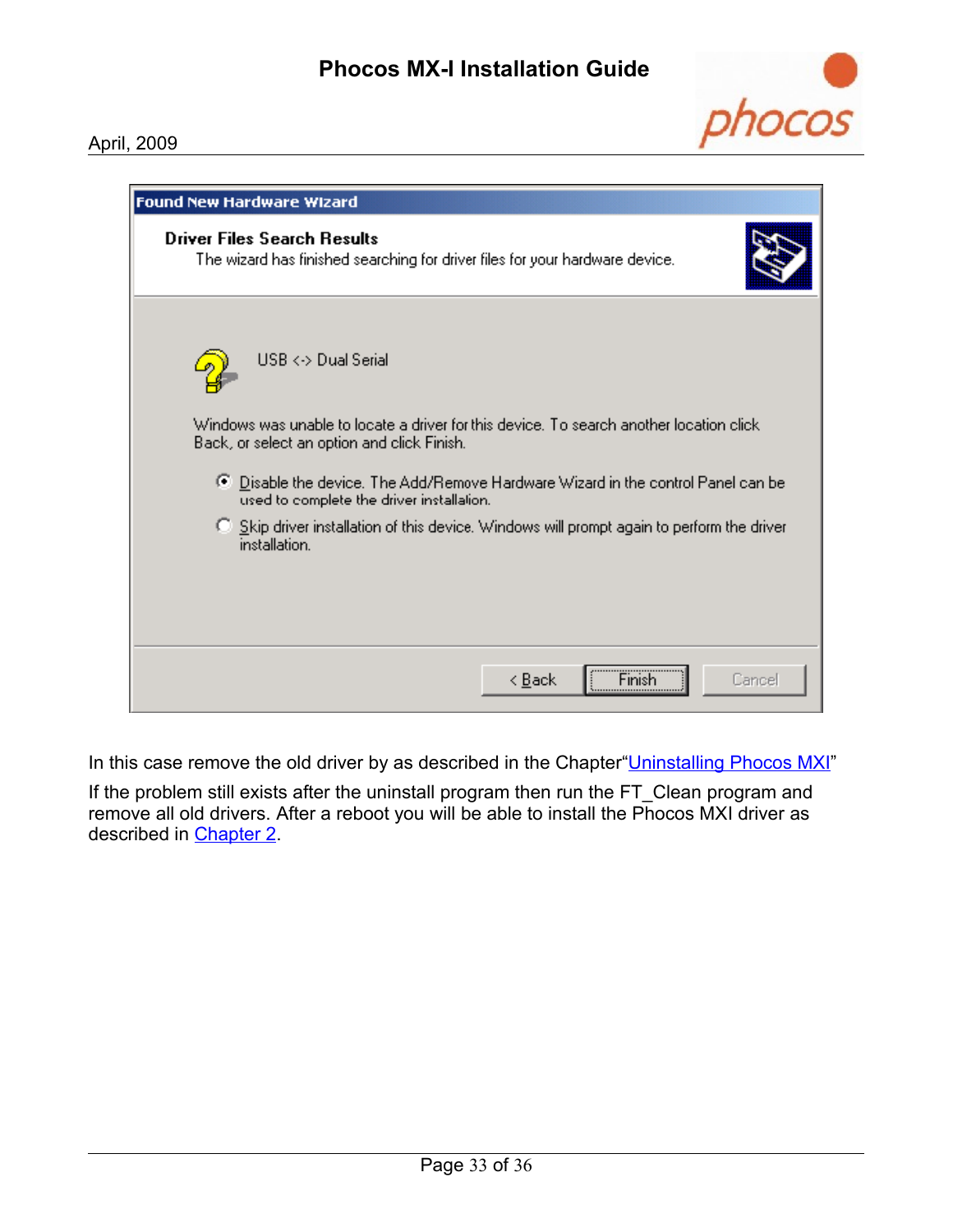

## **6.2. Windows 98 and Windows ME**

#### • **Windows complains about missing .cat files**

Files with the .cat extension are signature files issued by Microsoft that indicate a device driver is WHQL certified. If a driver is not certified, there will be no .cat files available. When installing drivers in Windows 98 or Windows ME, the user is prompted to locate the .cat files if the operating system cannot find them. If the driver is not certified but you wish to install it anyway, the files may be skipped by clicking the "Skip" button.

#### • **Windows complains about missing ftccomms.vxd file**

This can occur when the USB Composite driver has been installed if the user has not browsed to the location of the driver files. If this message appears, do not skip it but browse to the driver file location. The wizard will then be able to correctly install the device.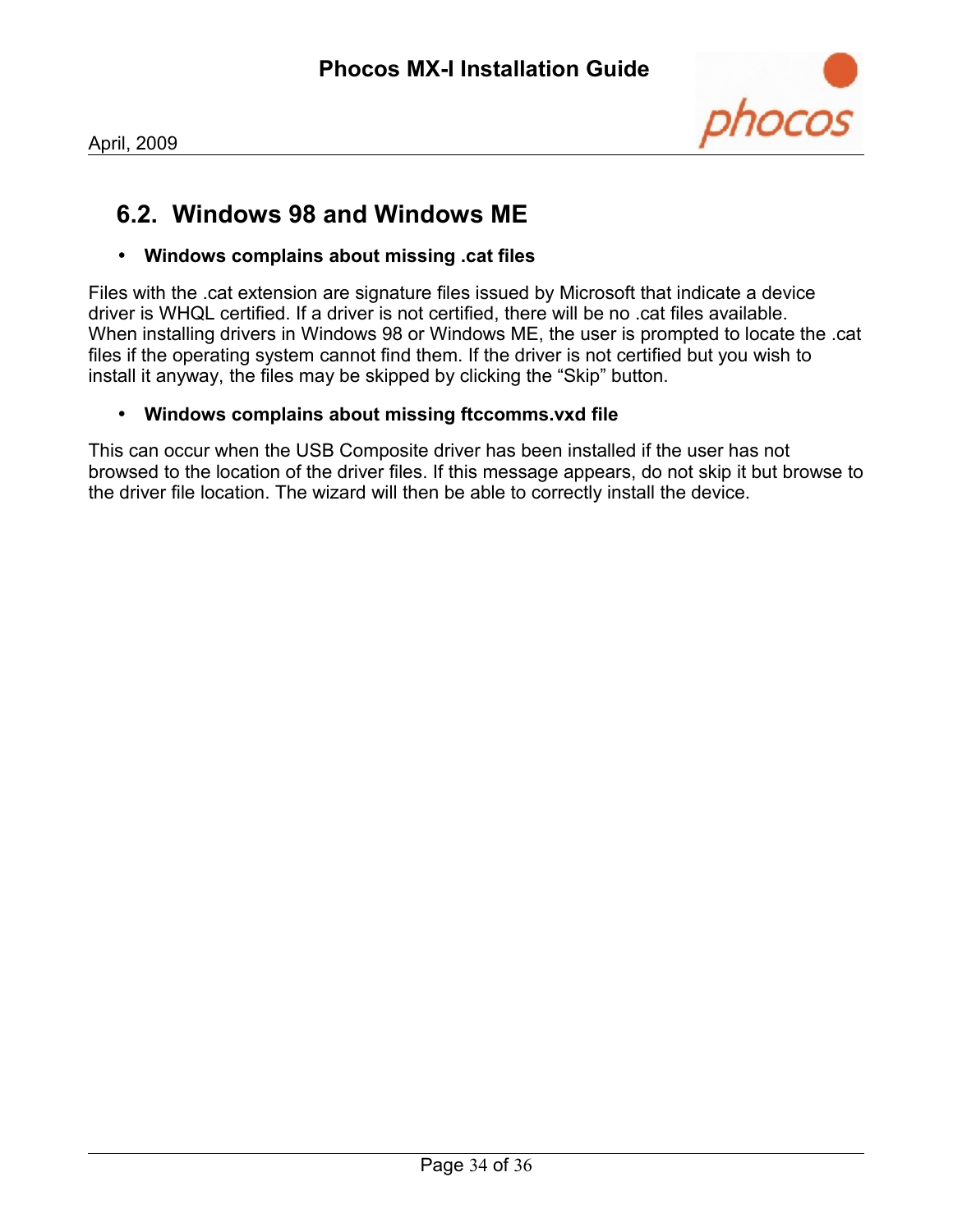

## **6.3. Windows XP**

#### • **Windows XP displays an error and then terminates installation**

If the following screen is displayed with this message, Windows XP has been configured to block the installation of any drivers that are not WHQL certified.

| <b>Hardware Installation</b> |                                                                                                                                                                                                                                                                                                      |  |
|------------------------------|------------------------------------------------------------------------------------------------------------------------------------------------------------------------------------------------------------------------------------------------------------------------------------------------------|--|
|                              | The software you are installing for this hardware:<br>USB High Speed Serial Converter<br>has not passed Windows Logo testing to verify its compatibility.<br>with Windows XP. (Tell me why this testing is important.)<br>This hardware will not be installed. Contact your system<br>administrator. |  |
|                              |                                                                                                                                                                                                                                                                                                      |  |

Two options are available to successfully install the device. Either a certified version of the driver can be installed (if available) or the driver signing options can be changed to either warn or ignore to allow the installation to complete.

To change the current driver signing setting, go to "Start"--"Control Panel"--"System", click on the "Hardware" tab and then click "Driver Signing". The desired signing option may then be selected.